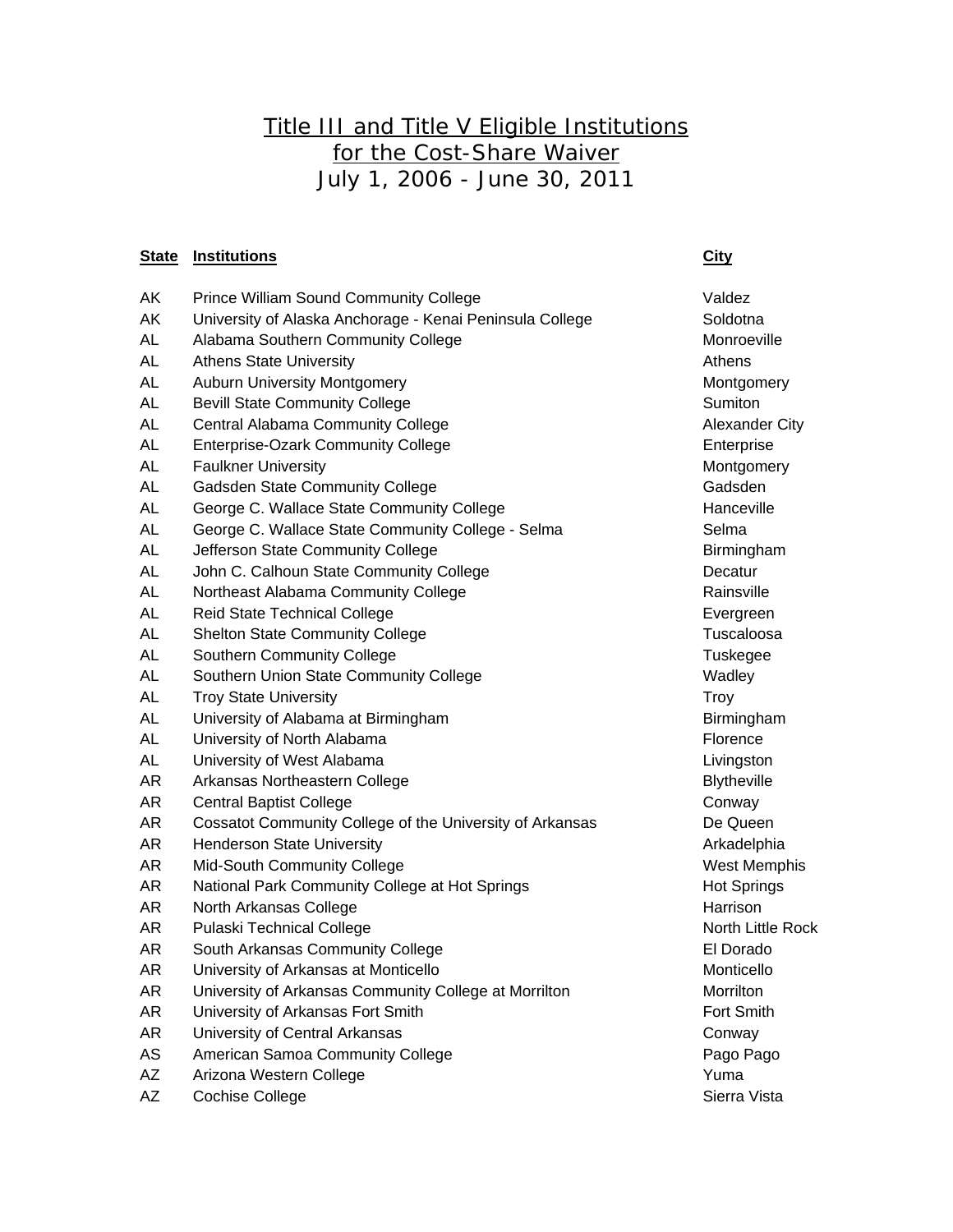| AΖ | Eastern Arizona College                             | Thatcher            |
|----|-----------------------------------------------------|---------------------|
| AΖ | <b>Estrella Mountain Community College</b>          | Avondale            |
| AΖ | <b>GateWay Community College</b>                    | Phoenix             |
| AZ | <b>Mohave Community College</b>                     | Kingman             |
| AZ | <b>Pima County Community College</b>                | Tucson              |
| AZ | Pima County Community College - Desert Vista Campus | Tucson              |
| AΖ | Pima County Community College - East Campus         | Tucson              |
| AZ | Pima County Community College - West Campus         | Tucson              |
| AZ | <b>Prescott Center for Alternative Education</b>    | Prescott            |
| AZ | University of Arizona - South Campus                | Sierra Vist         |
| CA | Allan Hancock College                               | Santa Mar           |
| CA | <b>Alliant University</b>                           | San Diego           |
| CA | American River College                              | Sacramen            |
| CA | Antelope Valley College                             | Lancaster           |
| CA | Bethany College of the Assemblies of God            | Scotts Val          |
| CA | <b>Butte College</b>                                | Oroville            |
| CA | California State University - Los Angeles           | Los Angel           |
| CA | California State University - Northridge            | Northridge          |
| CA | California State University - Stanislaus            | <b>Turlock</b>      |
| CA | California College of Arts & Crafts                 | San Frand           |
| CA | California State University - East Bay              | Hayward             |
| CA | California State University - Long Beach            | Long Bea            |
| CA | California State University - Monterey Bay          | Seaside             |
| CA | California State University - San Bernardino        | San Berna           |
| CA | Canada College                                      | Redwood             |
| CA | <b>Chabot College</b>                               | Hayward             |
| CA | College of Alameda                                  | Alameda             |
| CA | College of the Sequoias                             | Visalia             |
| CA | College of the Siskiyous                            | Weed                |
| CA | Columbia College                                    | Sonora              |
| CA | <b>Cosumnes River College</b>                       | Sacramen            |
| CA | <b>Cypress College</b>                              | Cypress             |
| CA | De Anza Community College                           | Cupertino           |
| CA | East Los Angeles College                            | Monterey            |
| CA | El Camino College                                   | Torrance            |
| CA | Fresno City College                                 | Fresno              |
| СA | Gavilan College                                     | Gilroy              |
| CA | <b>Glendale Community College</b>                   | Glendale            |
| CA | Heald College, Schools of Business and Technology   | Stockton            |
| CA | Heald College, Schools of Business and Technology   | Fresno              |
| CA | Heald College, Schools of Business and Technology   | Rancho <sub>C</sub> |
| СA | Heald College, Schools of Business and Technology   | Roseville           |
| CA | Heald College, Schools of Business and Technology   | Salinas             |
| CA | Heald College, Schools of Business and Technology   | Concord             |
| СA | Heald College, Schools of Business and Technology   | Hayward             |
| CA | Heald College, Schools of Business and Technology   | Milpitas            |
| СA | <b>Holy Names College</b>                           | Oakland             |
| CA | Hope International University                       | Fullerton           |

Kingman Sierra Vista Santa Maria San Diego Sacramento Lancaster Scotts Valley Los Angeles Northridge San Francisco Hayward Long Beach San Bernardino Redwood City Hayward Sacramento **Cypress** Cupertino Monterey Park Torrance **CA Health College, Schools and Technology** Rancho Cordova logy Roseville logy **East East Business Automation** Hayward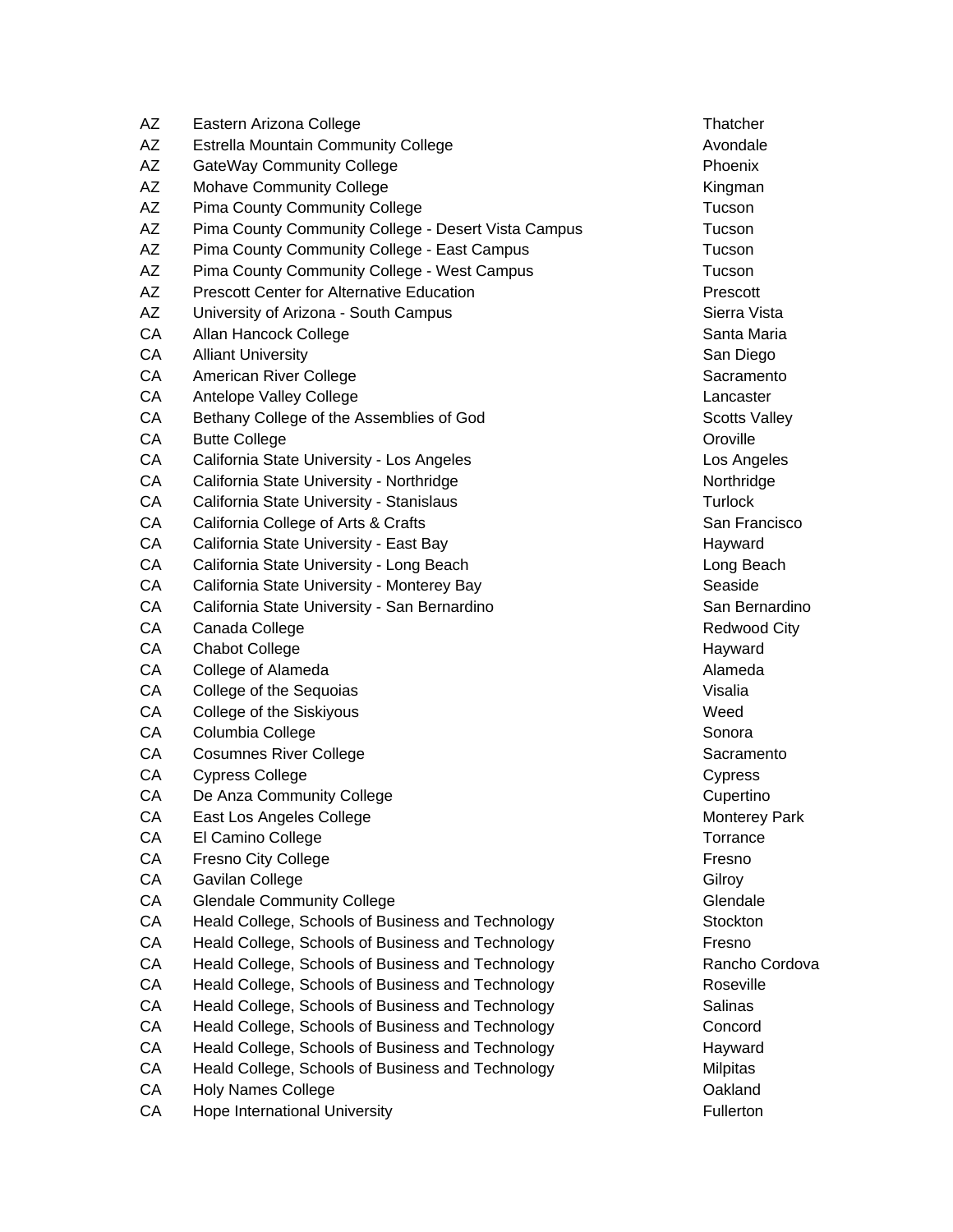| СA        | <b>Humboldt State University</b>                      | Arcata          |
|-----------|-------------------------------------------------------|-----------------|
| CA        | Lake Tahoe Community College                          | South La        |
| CA        | Laney College                                         | Oakland         |
| CA        | Long Beach City College                               | Long Bea        |
| CA        | Los Angeles Mission College                           | Sylmar          |
| CA        | Los Angeles Southwest College                         | Los Ange        |
| CA        | Los Angeles Trade Technical College                   | Los Ange        |
| CA        | Loyola Marymount University                           | Los Ange        |
| CA        | <b>Merced College</b>                                 | Merced          |
| CA        | <b>Merritt College</b>                                | Oakland         |
| CA        | Monterey Peninsula College                            | Monterey        |
| CA        | Mount San Antonio College                             | Walnut          |
| CA        | National Hispanic University                          | San Jose        |
| CA        | <b>National University</b>                            | La Jolla        |
| CA        | New College of California                             | San Fran        |
| CA        | Notre Dame de Namur University                        | <b>Belmont</b>  |
| CA        | Orange Coast College                                  | Costa Me        |
| CA        | <b>Oxnard College</b>                                 | Oxnard          |
| CA        | Palomar College                                       | San Maro        |
| CA        | Pasadena City College                                 | Pasaden         |
| CA        | <b>Reedley College</b>                                | Reedley         |
| CA        | Riverside Community College - Moreno Valley Campus    | Moreno \        |
| CA        | Sacramento City College                               | Sacrame         |
| CA        | San Jose City College                                 | San Jose        |
| CA        | Santa Monica College                                  | Santa Mo        |
| CA        | <b>Taft College</b>                                   | Taft            |
| CA        | University of San Francisco                           | San Fran        |
| CA        | Vanguard University of Southern California            | Costa Me        |
| CA        | Ventura College                                       | Ventura         |
| CA        | <b>West Hills Community College</b>                   | Coalinga        |
| CO        | Aims Community College - Fort Lupton Branch           | Ft. Lupto       |
| CO        | Arapahoe Community College                            | Littleton       |
| CO        | Colorado Mountain College                             | Glenwoo         |
| CO        | Colorado State University - Pueblo                    | Pueblo          |
| CO        | <b>Community College of Denver</b>                    | Denver          |
| CO        | Fort Lewis College                                    | Durango         |
| CO        | <b>Front Range Community College</b>                  | <b>Westmins</b> |
| CO        | <b>Lamar Community College</b>                        | Lamar           |
| CO        | Metropolitan State College of Denver                  | Denver          |
| CO        | Naropa University                                     | <b>Boulder</b>  |
| CO        | <b>Pikes Peak Community College</b>                   | Colorado        |
| CO        | <b>Trinidad State Junior College</b>                  | Trinidad        |
| <b>CT</b> | <b>Gateway Community Tech College</b>                 | New Hav         |
| <b>CT</b> | Mitchell College                                      | New Lon         |
| <b>CT</b> | Norwalk Community Technical College                   | Norwalk         |
| <b>CT</b> | <b>Three Rivers Community College</b>                 | Norwich         |
| <b>CT</b> | University of Bridgeport                              | <b>Bridgepo</b> |
| DE        | Delaware Technical & Community College - Owens Campus | Georgetc        |

South Lake Tahoe Long Beach Los Angeles Los Angeles Los Angeles **Monterey** San Jose San Francisco Costa Mesa San Marcos Pasadena Moreno Valley Sacramento San Jose Santa Monica San Francisco Costa Mesa Coalinga Ft. Lupton Glenwood Springs Durango Westminster Colorado Springs **New Haven** New London Norwich Bridgeport Georgetown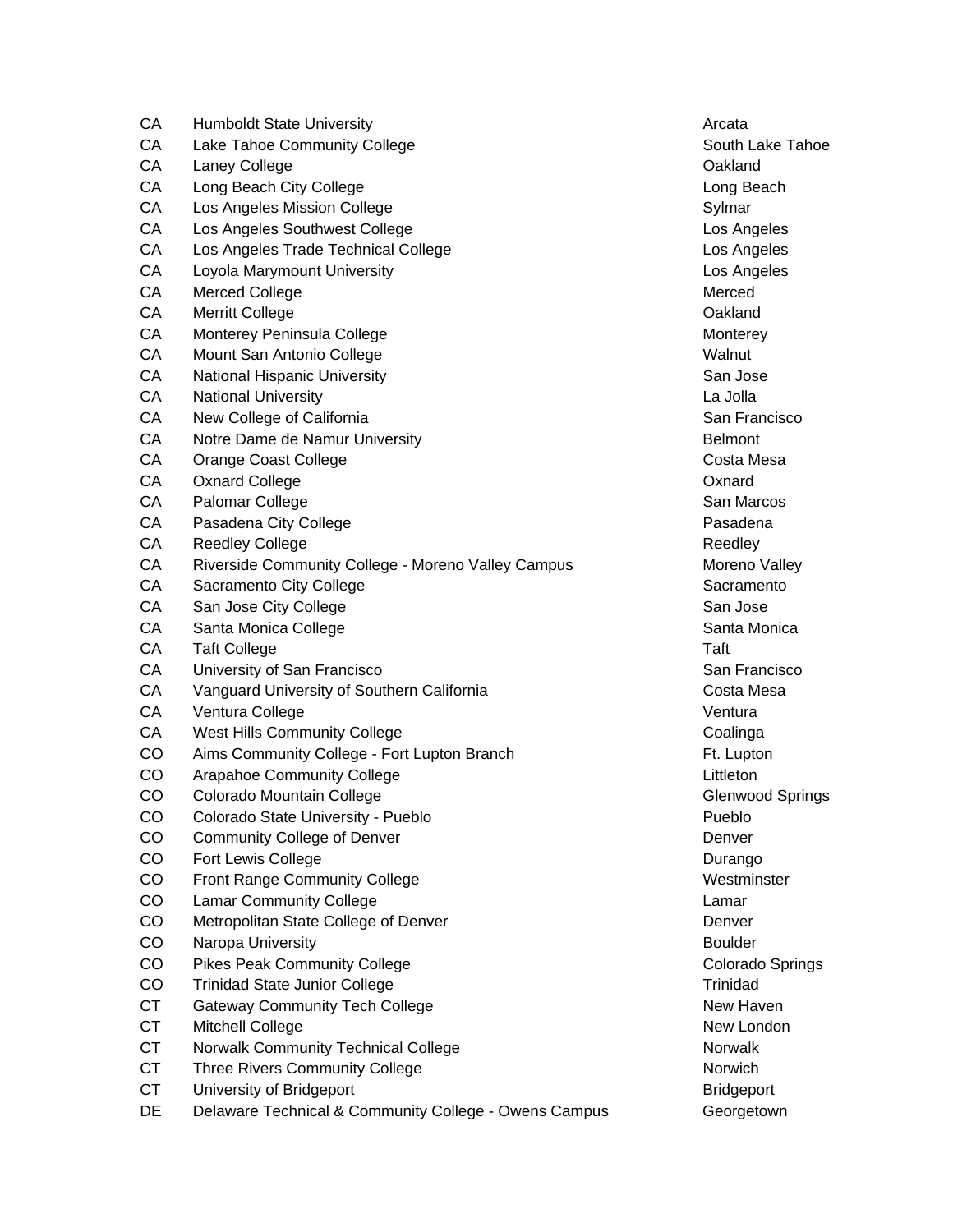| FL.       | <b>Barry University</b>                             | Miami Sho         |
|-----------|-----------------------------------------------------|-------------------|
| FL.       | <b>Brevard Community College</b>                    | Cocoa             |
| FL        | <b>Central Florida Community College</b>            | Ocala             |
| FL.       | Chipola College                                     | Marianna          |
| FL        | <b>Edison Community College</b>                     | Fort Myers        |
| FL        | <b>Florida Atlantic University</b>                  | <b>Boca Rato</b>  |
| FL.       | Florida International University                    | Miami             |
| FL.       | <b>Hillsborough Community College</b>               | Tampa             |
| FL.       | <b>International College</b>                        | <b>Naples</b>     |
| FL        | Jones College                                       | Jacksonvil        |
| FL        | Jones College - Miami                               | Miami             |
| FL.       | Lake City Community College                         | Lake City         |
| FL        | Lake Sumter Community College                       | Leesburg          |
| FL        | Miami-Dade Community College - Wolfson Campus       | Miami             |
| FL.       | Miami-Dade Community College - InterAmerican Campus | Miami             |
| FL.       | Miami-Dade Community College - Kendall Campus       | Miami             |
| FL.       | Miami-Dade Community College                        | Miami             |
| FL.       | Miami-Dade Community College - Homestead Campus     | Homestea          |
| FL        | Miami-Dade Community College - North Campus         | Miami             |
| FL.       | North Florida Community College                     | Madison           |
| FL        | Nova Southeastern University                        | Fort Laude        |
| FL        | <b>Okaloosa Walton Community College</b>            | Niceville         |
| FL.       | Pasco - Hernando Community College                  | New Port          |
| FL.       | Pensacola Junior College                            | Pensacola         |
| FL.       | <b>Polk Community College</b>                       | Winter Ha         |
| FL.       | Saint Leo University                                | Saint Leo         |
| FL        | Saint Thomas University                             | Miami Gar         |
| FL        | Santa Fe Community College                          | Gainesville       |
| FL        | South Florida Community College                     | Avon Park         |
| FL.       | Southeastern College                                | Lakeland          |
| FL        | <b>Tallahassee Community College</b>                | <b>Tallahasse</b> |
| FL.       | University of Central Florida                       | Orlando           |
| FL        | Valencia Community College                          | Orlando           |
| <b>FL</b> | Valencia Community College - East Campus            | Orlando           |
| FL        | Valencia Community College - Osceola Campus         | Kissimme          |
| FL.       | Webber International University                     | Babson Pa         |
| GA        | Abraham Baldwin Agricultural College                | Tifton            |
| GA        | Albany Technical Institute                          | Albany            |
| GA        | Appalachian Technical College                       | Jasper            |
| GA        | <b>Augusta State University</b>                     | Augusta           |
| GA        | <b>Brewton Parker College</b>                       | Mount Ver         |
| GA        | Chattahoochee Technical College                     | Marietta          |
| GA        | Clayton College & State University                  | Morrow            |
| GA        | <b>Columbus State University</b>                    | Columbus          |
| GA        | <b>Columbus Technical College</b>                   | Columbus          |
| GA        | <b>Dekalb Technical Institute</b>                   | Clarkston         |
| GA        | Georgia Military College                            | Milledgevi        |
| GA        | Georgia Perimeter College                           | Decatur           |

Miami Shores Marianna Fort Myers Boca Raton Jacksonville Lake City Leesburg Pus - Homestead Fort Lauderdale New Port Richey Pensacola **Winter Haven** Miami Gardens **Gainesville** Avon Park Tallahassee Kissimmee Babson Park Augusta Mount Vernon Columbus Columbus **Clarkston Milledgeville**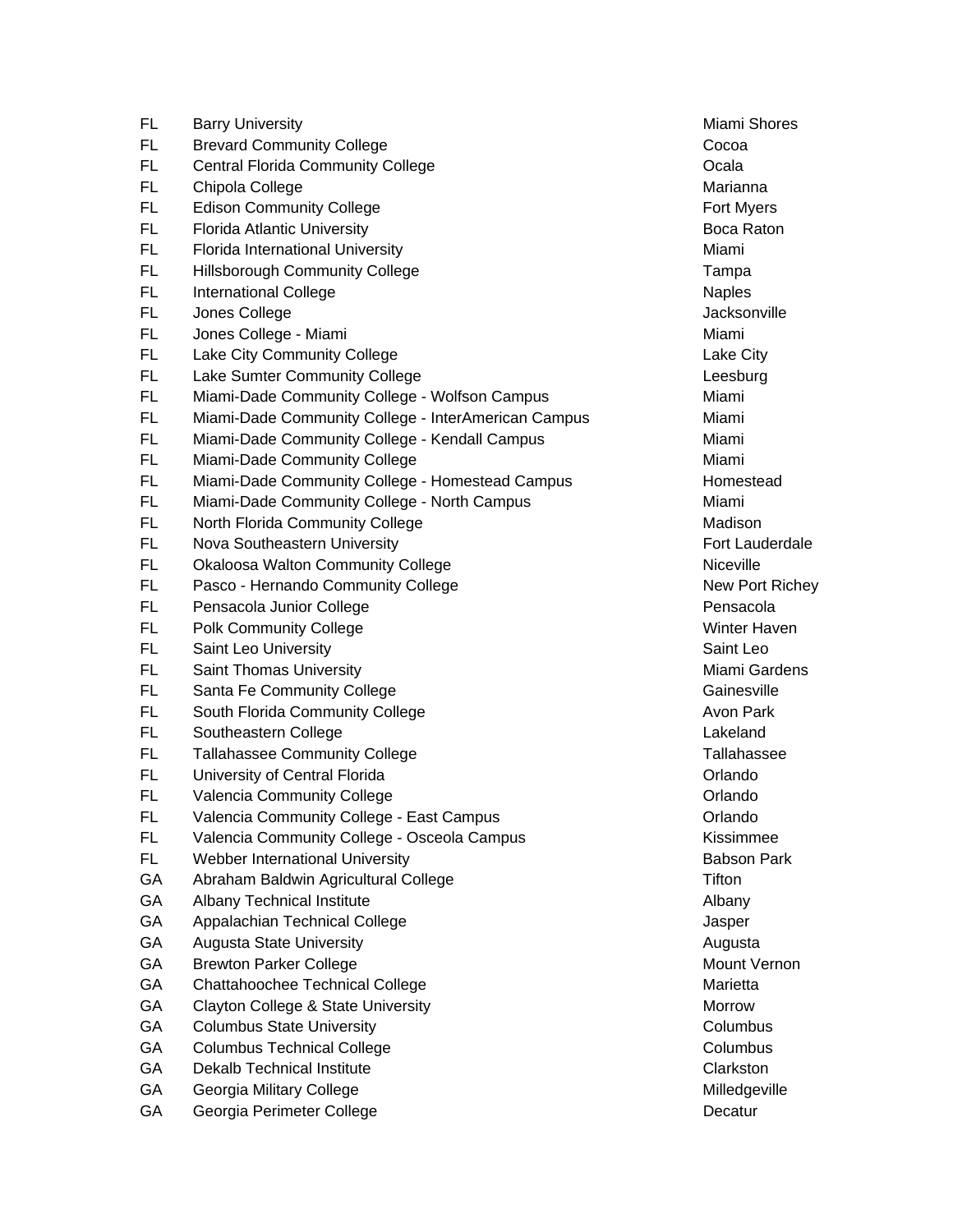| Georgia Southern University           | Statesborg                                                                                                                                                                                                                                                                                                                                                                                                                                                                                                                                                                                                                                                                                                                                                                                                                                                                                                            |
|---------------------------------------|-----------------------------------------------------------------------------------------------------------------------------------------------------------------------------------------------------------------------------------------------------------------------------------------------------------------------------------------------------------------------------------------------------------------------------------------------------------------------------------------------------------------------------------------------------------------------------------------------------------------------------------------------------------------------------------------------------------------------------------------------------------------------------------------------------------------------------------------------------------------------------------------------------------------------|
| Georgia Southwestern State University | Americus                                                                                                                                                                                                                                                                                                                                                                                                                                                                                                                                                                                                                                                                                                                                                                                                                                                                                                              |
| <b>Gordon College</b>                 | <b>Barnesvill</b>                                                                                                                                                                                                                                                                                                                                                                                                                                                                                                                                                                                                                                                                                                                                                                                                                                                                                                     |
| Middle Georgia College                | Cochran                                                                                                                                                                                                                                                                                                                                                                                                                                                                                                                                                                                                                                                                                                                                                                                                                                                                                                               |
| Moultrie Area Technical College       | Moultrie                                                                                                                                                                                                                                                                                                                                                                                                                                                                                                                                                                                                                                                                                                                                                                                                                                                                                                              |
| Northwestern Technical College        | Rock Sprii                                                                                                                                                                                                                                                                                                                                                                                                                                                                                                                                                                                                                                                                                                                                                                                                                                                                                                            |
| Savannah Technical Institute          | Savannah                                                                                                                                                                                                                                                                                                                                                                                                                                                                                                                                                                                                                                                                                                                                                                                                                                                                                                              |
| South Georgia Technical College       | Americus                                                                                                                                                                                                                                                                                                                                                                                                                                                                                                                                                                                                                                                                                                                                                                                                                                                                                                              |
| <b>Thomas University</b>              | Thomasvil                                                                                                                                                                                                                                                                                                                                                                                                                                                                                                                                                                                                                                                                                                                                                                                                                                                                                                             |
| Valdosta State University             | Valdosta                                                                                                                                                                                                                                                                                                                                                                                                                                                                                                                                                                                                                                                                                                                                                                                                                                                                                                              |
| Valdosta Technical College            | Valdosta                                                                                                                                                                                                                                                                                                                                                                                                                                                                                                                                                                                                                                                                                                                                                                                                                                                                                                              |
| <b>Guam Community College</b>         | Agana                                                                                                                                                                                                                                                                                                                                                                                                                                                                                                                                                                                                                                                                                                                                                                                                                                                                                                                 |
| University of Guam                    | Mangilao                                                                                                                                                                                                                                                                                                                                                                                                                                                                                                                                                                                                                                                                                                                                                                                                                                                                                                              |
| Heald College - Honolulu              | Honolulu                                                                                                                                                                                                                                                                                                                                                                                                                                                                                                                                                                                                                                                                                                                                                                                                                                                                                                              |
| <b>Honolulu Community College</b>     | Honolulu                                                                                                                                                                                                                                                                                                                                                                                                                                                                                                                                                                                                                                                                                                                                                                                                                                                                                                              |
| <b>Leeward Community College</b>      | Pearl City                                                                                                                                                                                                                                                                                                                                                                                                                                                                                                                                                                                                                                                                                                                                                                                                                                                                                                            |
| <b>Briar Cliff College</b>            | <b>Sioux City</b>                                                                                                                                                                                                                                                                                                                                                                                                                                                                                                                                                                                                                                                                                                                                                                                                                                                                                                     |
| <b>Clarke College</b>                 | Dubuque                                                                                                                                                                                                                                                                                                                                                                                                                                                                                                                                                                                                                                                                                                                                                                                                                                                                                                               |
| Eastern Iowa Community College        | Davenport                                                                                                                                                                                                                                                                                                                                                                                                                                                                                                                                                                                                                                                                                                                                                                                                                                                                                                             |
| <b>Ellsworth Community College</b>    | <b>Iowa Falls</b>                                                                                                                                                                                                                                                                                                                                                                                                                                                                                                                                                                                                                                                                                                                                                                                                                                                                                                     |
|                                       | Waterloo                                                                                                                                                                                                                                                                                                                                                                                                                                                                                                                                                                                                                                                                                                                                                                                                                                                                                                              |
|                                       | Ottumwa                                                                                                                                                                                                                                                                                                                                                                                                                                                                                                                                                                                                                                                                                                                                                                                                                                                                                                               |
|                                       | Estherville                                                                                                                                                                                                                                                                                                                                                                                                                                                                                                                                                                                                                                                                                                                                                                                                                                                                                                           |
|                                       | Cedar Ra                                                                                                                                                                                                                                                                                                                                                                                                                                                                                                                                                                                                                                                                                                                                                                                                                                                                                                              |
|                                       | Fairfield                                                                                                                                                                                                                                                                                                                                                                                                                                                                                                                                                                                                                                                                                                                                                                                                                                                                                                             |
|                                       | Marshallto                                                                                                                                                                                                                                                                                                                                                                                                                                                                                                                                                                                                                                                                                                                                                                                                                                                                                                            |
|                                       | <b>Mason Cit</b>                                                                                                                                                                                                                                                                                                                                                                                                                                                                                                                                                                                                                                                                                                                                                                                                                                                                                                      |
|                                       | Calmar                                                                                                                                                                                                                                                                                                                                                                                                                                                                                                                                                                                                                                                                                                                                                                                                                                                                                                                |
|                                       | Sheldon                                                                                                                                                                                                                                                                                                                                                                                                                                                                                                                                                                                                                                                                                                                                                                                                                                                                                                               |
|                                       | <b>West Burli</b>                                                                                                                                                                                                                                                                                                                                                                                                                                                                                                                                                                                                                                                                                                                                                                                                                                                                                                     |
|                                       | Creston                                                                                                                                                                                                                                                                                                                                                                                                                                                                                                                                                                                                                                                                                                                                                                                                                                                                                                               |
|                                       | Dubuque                                                                                                                                                                                                                                                                                                                                                                                                                                                                                                                                                                                                                                                                                                                                                                                                                                                                                                               |
|                                       | <b>Boise</b>                                                                                                                                                                                                                                                                                                                                                                                                                                                                                                                                                                                                                                                                                                                                                                                                                                                                                                          |
|                                       | Pocatello                                                                                                                                                                                                                                                                                                                                                                                                                                                                                                                                                                                                                                                                                                                                                                                                                                                                                                             |
|                                       | Lewiston                                                                                                                                                                                                                                                                                                                                                                                                                                                                                                                                                                                                                                                                                                                                                                                                                                                                                                              |
|                                       | Moline                                                                                                                                                                                                                                                                                                                                                                                                                                                                                                                                                                                                                                                                                                                                                                                                                                                                                                                |
|                                       | Carlinville                                                                                                                                                                                                                                                                                                                                                                                                                                                                                                                                                                                                                                                                                                                                                                                                                                                                                                           |
|                                       | Chicago                                                                                                                                                                                                                                                                                                                                                                                                                                                                                                                                                                                                                                                                                                                                                                                                                                                                                                               |
|                                       | Chicago                                                                                                                                                                                                                                                                                                                                                                                                                                                                                                                                                                                                                                                                                                                                                                                                                                                                                                               |
|                                       | Glen Ellyn                                                                                                                                                                                                                                                                                                                                                                                                                                                                                                                                                                                                                                                                                                                                                                                                                                                                                                            |
|                                       | Grayslake                                                                                                                                                                                                                                                                                                                                                                                                                                                                                                                                                                                                                                                                                                                                                                                                                                                                                                             |
|                                       | Chicago                                                                                                                                                                                                                                                                                                                                                                                                                                                                                                                                                                                                                                                                                                                                                                                                                                                                                                               |
|                                       | Danville                                                                                                                                                                                                                                                                                                                                                                                                                                                                                                                                                                                                                                                                                                                                                                                                                                                                                                              |
|                                       | Charlestor                                                                                                                                                                                                                                                                                                                                                                                                                                                                                                                                                                                                                                                                                                                                                                                                                                                                                                            |
|                                       | Eureka                                                                                                                                                                                                                                                                                                                                                                                                                                                                                                                                                                                                                                                                                                                                                                                                                                                                                                                |
|                                       | Fairfield                                                                                                                                                                                                                                                                                                                                                                                                                                                                                                                                                                                                                                                                                                                                                                                                                                                                                                             |
|                                       | University                                                                                                                                                                                                                                                                                                                                                                                                                                                                                                                                                                                                                                                                                                                                                                                                                                                                                                            |
| Harold Washington College             | Chicago                                                                                                                                                                                                                                                                                                                                                                                                                                                                                                                                                                                                                                                                                                                                                                                                                                                                                                               |
|                                       | <b>Hawkeye Community College</b><br>Indian Hills Community College<br>Iowa Lakes Community College<br><b>Kirkwood Community College</b><br>Maharishi University of Management<br>Marshalltown Community College<br>North Iowa Area Community College<br>Northeast Iowa Community College<br>Northwest Iowa Community College<br>Southeastern Community College<br>Southwestern Community College<br>University of Dubuque<br><b>Boise State University</b><br>Idaho State University<br>Lewis-Clark State College<br><b>Black Hawk College</b><br><b>Blackburn University</b><br><b>Chicago State University</b><br>City Colleges of Chicago Richard J. Daley College<br>College of Du Page<br><b>College of Lake County</b><br>Columbia College<br>Danville Area Community College<br><b>Eastern Illinois University</b><br>Eureka College<br><b>Frontier Community College</b><br><b>Governors State University</b> |

Statesboro **Barnesville** Rock Spring Savannah Thomasville Mangilao Pearl City Sioux City Dubuque Davenport Iowa Falls Estherville Cedar Rapids **Marshalltown** Mason City West Burlington **Dubuque Carlinville** Chicago **ICOLLEGE Chicago Chicago** Glen Ellyn Grayslake Chicago Charleston **University Park** Chicago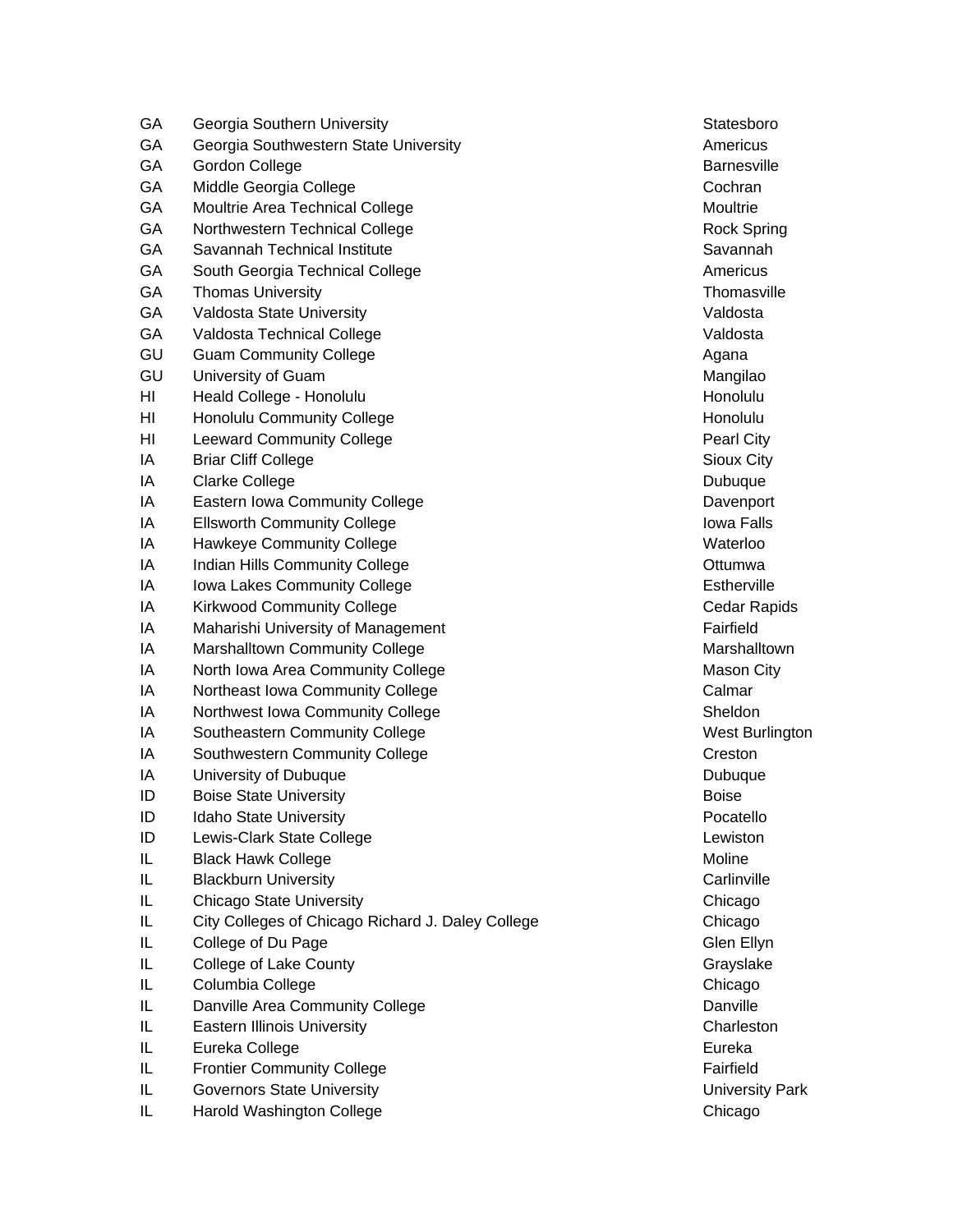| IL         | Illinois Institute of Technology                    | Chicago           |
|------------|-----------------------------------------------------|-------------------|
| IL         | John Wood Community College                         | Quincy            |
| IL         | Kankakee Community College                          | Kankakee          |
| IL         | Kaskaskia College                                   | Centralia         |
| IL         | Kendall College                                     | Chicago           |
| IL         | Kennedy King College                                | Chicago           |
| IL         | Knox College                                        | Galesburg         |
| IL         | Lake Land College                                   | Mattoon           |
| IL         | <b>Lincoln Trail College</b>                        | Olney             |
| IL         | MacCormac College                                   | Chicago           |
| IL         | <b>MacMurray College</b>                            | Jacksonvi         |
| IL         | <b>Morton College</b>                               | Cicero            |
| IL         | National-Louis University                           | Chicago           |
| IL         | Northeastern Illinois University                    | Chicago           |
| IL         | <b>Oakton Community College</b>                     | Des Plain         |
| IL         | Olive Harvey College                                | Chicago           |
| IL         | <b>Olney Central College</b>                        | Olney             |
| IL         | <b>Richland Community College</b>                   | Decatur           |
| IL         | <b>Rock Valley College</b>                          | Rockford          |
| IL         | <b>Rockford College</b>                             | Rockford          |
| IL         | <b>Roosevelt University</b>                         | Chicago           |
| IL         | Saint Augustine College                             | Chicago           |
| IL         | Saint Xavier University                             | Chicago           |
| IL         | Sauk Valley Community College                       | Dixon             |
| IL         | South Suburban College                              | South Hol         |
| IL         | Southern Illinois University at Carbondale          | Carbonda          |
| IL         | Southern Illinois University at Edwardsville        | Edwardsv          |
| IL         | Southwestern Illinois College                       | <b>Belleville</b> |
| IL         | VanderCook College of Music                         | Chicago           |
| IL         | Wabash Valley College                               | Olney             |
| IL         | <b>Wilbur Wright College</b>                        | Chicago           |
| IL         | William Rainey Harper College                       | Palatine          |
| IN         | Indiana Institute of Technology                     | Fort Wayr         |
| IN         | Indiana University - East                           | Richmond          |
| $\sf IN$   | Indiana University - Northwest                      | Gary              |
| $\sf IN$   | Indiana University - South Bend                     | South Ber         |
| $\sf IN$   | <b>Indiana University Southeast</b>                 | New Alba          |
| IN         | Ivy Tech Community College - Bloomington, Region 14 | Blooming          |
| $\sf IN$   | Ivy Tech Community College - Columbus, Region 10    | Columbus          |
| ${\sf IN}$ | Ivy Tech Community College - Evansville, Region 12  | Evansville        |
| IN         | Ivy Tech Community College - Fort Wayne, Region 3   | Fort Wayr         |
| IN         | Ivy Tech Community College - Gary, Region 1         | Gary              |
| $\sf IN$   | Ivy Tech Community College - Indianapolis, Region 8 | Indianapo         |
| $\sf IN$   | Ivy Tech Community College - Kokomo, Region 5       | Kokomo            |
| IN         | Ivy Tech Community College - Lafayette, Region 4    | Lafayette         |
| IN         | Ivy Tech Community College - Madison, Region 11     | Madison           |
| IN         | Ivy Tech Community College - Muncie, Region 6       | Muncie            |
| IN         | Ivy Tech Community College - Richmond, Region 9     | Richmond          |

Kankakee Centralia Chicago Galesburg Jacksonville Des Plaines South Holland Carbondale Edwardsville Fort Wayne Richmond South Bend New Albany **Iva Tech Community College - Bloomington** In 10 Columbus, Region 10 Columbus, Region 10 Columbus, Region 10 Columbus, Region 10 Columbus, Region 10 Columbus,  $R = 100$ n 12 Evansville IV Ivy Tech Community Contract Community Contract Contract Contract Contract Contract Contract Contract Contract Contract Contract Contract Contract Contract Contract Contract Contract Contract Contract Contract Contract C Indianapolis, Region 8 Indianapolis, Region 8 In Ivy Tech College - Kokomo, Region 5 Kokomo, Region 5 Kokomo, Region 5 Kokomo, Region 5 Kokomo, Region 5 Kokomo, Region 5 Kokomo, Region 5 Kokomo, Region 5 Kokomo, Region 5 Kokomo, Region 5 Kokomo, Region 5 Kokomo, Regio 4 Lafayette I1 **Ivy Tech Community College - Madison** IN Ivy Tech Community College - Richmond, Region 9 Richmond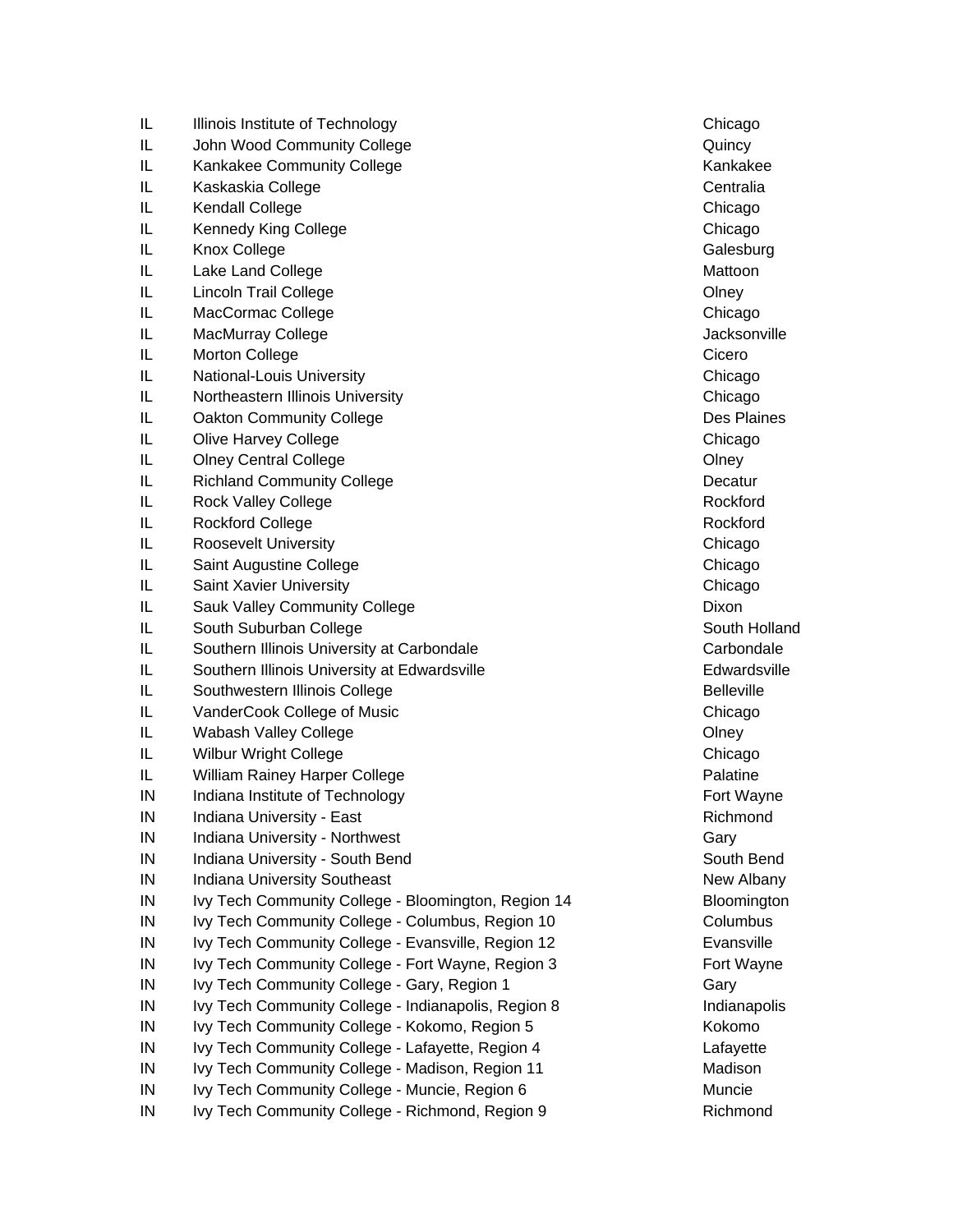| IN  | Ivy Tech Community College - Sellersburg, Region 13                             | Sellersburg           |
|-----|---------------------------------------------------------------------------------|-----------------------|
| IN  | Ivy Tech Community College - South Bend, Region 2                               | South Bend            |
| IN  | Ivy Tech Community College - Terre Haute, Region 7                              | <b>Terre Haute</b>    |
| IN  | <b>Oakland City University</b>                                                  | Oakland City          |
| IN  | <b>Purdue University - Calumet</b>                                              | Hammond               |
| IN  | Saint Joseph's College                                                          | Rensselaer            |
| IN  | Saint Mary of the Woods College                                                 | St. Mary of the Woods |
| KS  | <b>Baker University</b>                                                         | <b>Baldwin City</b>   |
| KS  | <b>Barton County Community College</b>                                          | <b>Great Bend</b>     |
| KS  | <b>Bethany College</b>                                                          | Lindsborg             |
| KS  | <b>Bethel College</b>                                                           | North Newton          |
| KS  | Central Christian College of Kansas                                             | McPherson             |
| KS  | <b>Coffeyville Community College</b>                                            | Coffeyville           |
| KS  | <b>Colby Community College</b>                                                  | Colby                 |
| KS  | <b>Flint Hills Technical College</b>                                            | Emporia               |
| KS  | <b>Fort Scott Community College</b>                                             | Fort Scott            |
| KS  | <b>Garden City Community College</b>                                            | <b>Garden City</b>    |
| KS  | <b>Hesston College</b>                                                          | Hesston               |
| KS  | Kansas Wesleyan University                                                      | Salina                |
| KS  | Labette Community College                                                       | Parsons               |
| KS  | <b>McPherson College</b>                                                        | McPherson             |
| KS  | <b>Neosho County Community College</b>                                          | Chanute               |
| KS  | <b>Ottawa University</b>                                                        | Ottawa                |
| KS  | <b>Pittsburg State University</b>                                               | Pittsburg             |
| KS  | Pratt Community College & Area Vocational School                                | Pratt                 |
| KS  | <b>Tabor College</b>                                                            | Hillsboro             |
| KS  | Wichita State University                                                        | Wichita               |
| KY  | <b>Ashland Community College</b>                                                | Ashland               |
| KY  | <b>Big Sandy Community and Technical College</b>                                | Prestonburg           |
| KY  | <b>Bowling Green Technical College</b>                                          | <b>Bowling Green</b>  |
| KY  | <b>Campbellsville University</b>                                                | Campbellsville        |
| KY  | Elizabethtown Community College                                                 | Elizabethtown         |
| KY  | Hazard Community College - University of Kentucky Community College             | Hazard                |
| KY  | <b>Hopkinsville Community College</b>                                           | Hopkinsville          |
| KY. | Jefferson Community College - Kentucky Community & Technical College Louisville |                       |
| KY  | Kentucky Christian College                                                      | Grayson               |
| KY  | Kentucky Mountain Bible College                                                 | Vancleve              |
| KY  | Kentucky Wesleyan College                                                       | Owensboro             |
| KY  | Maysville Community and Technical College                                       | Maysville             |
| KY  | Murray State University                                                         | Murray                |
| KY  | Pikeville College                                                               | Pikeville             |
| KY. | <b>Southeast Community College</b>                                              | Cumberland            |
| KY  | <b>Spalding University</b>                                                      | Louisville            |
| KY  | <b>Union College</b>                                                            | Barbourville          |
| KY  | <b>Western Kentucky University</b>                                              | <b>Bowling Green</b>  |
| LA  | <b>Bossier Parish Community College</b>                                         | <b>Bossier City</b>   |
| LA  | Elaine P. Nunez Community College                                               | Chalmette             |
| LA  | L. E. Fletcher Technical Community College                                      | Houma                 |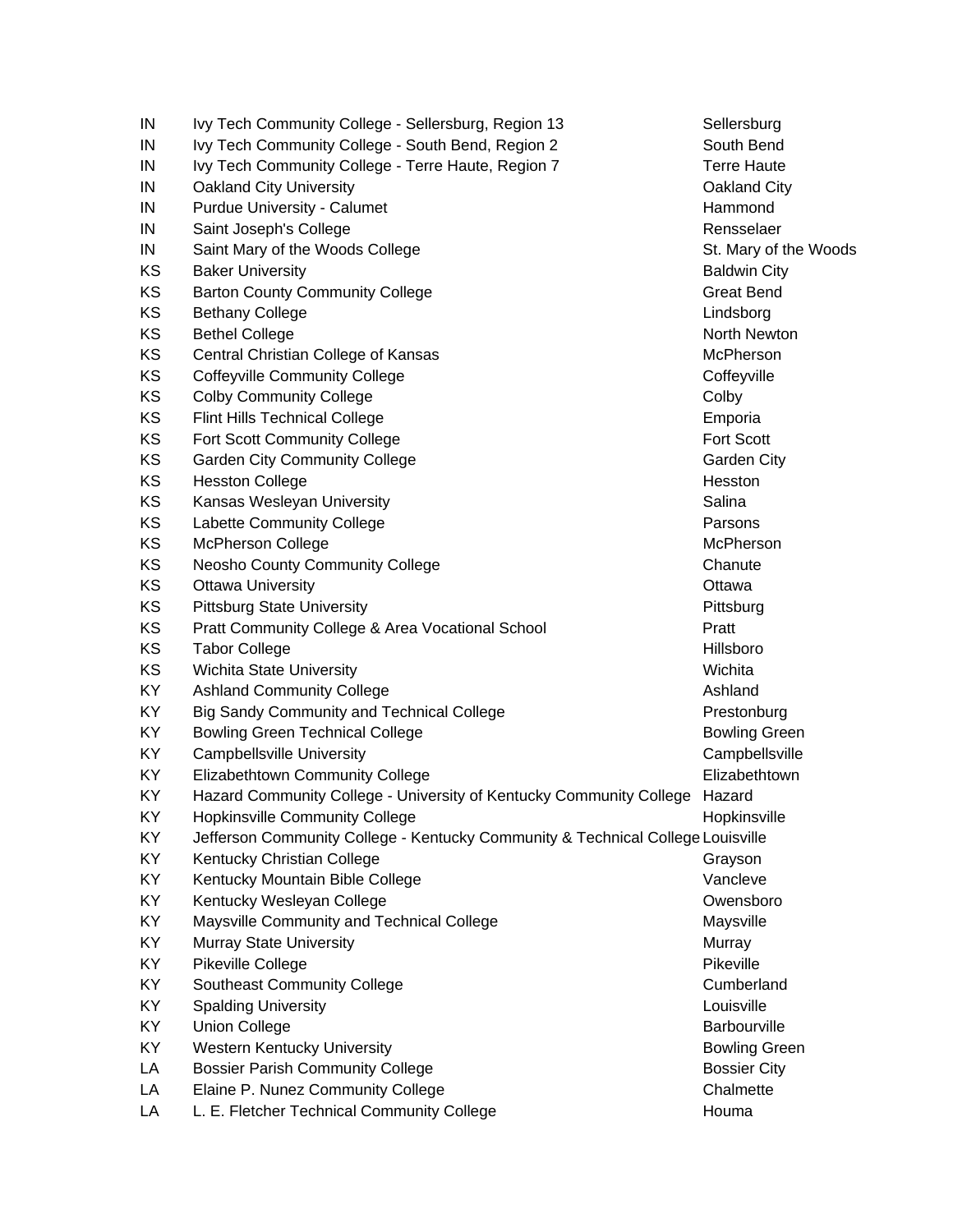LA Louisiana State University - Eunice **Eunice Eunice** Eunice LA Louisiana State University - Shreveport Shreveport Shreveport LA McNeese State University **Lake Charles** Lake Charles LA Nicholls State University Thibodaux LA Northwestern State University Natchitoches Natchitoches LA Our Lady of the Lake College Baton Rouge Baton Rouge LA Southeastern Louisiana University **Hammond** Hammond LA University of New Orleans New Orleans New Orleans New Orleans MA Becker College Worcester Worcester MA Berkshire Community College **Pittsfield** MA Bunker Hill Community College **Boston** Boston MA Cape Cod Community College New York Cape Cod Community College New York Cape Code Control of the West Barnstable MA Fisher College **Boston** Boston **Boston** Boston **Boston** MA Holyoke Community College **Holyoke** Holyoke Holyoke MA Massachusetts Bay Community College Massachusetts Bay Community College MA Massachusetts College of Art Boston Boston Boston MA Massasoit Community College Brockton Brockton MA Middlesex Community College Lowell and College Lowell and Lowell and Lowell and Lowell and Lowell and Lowell MA Montserrat College of Art **Beverly Beverly** MA Mount Ida College Newton Newton Newton Newton MA Mount Wachusett Community College Community College Cardner MA Newbury College **Brookline** Brookline MA Northern Essex Community College **Haverhill** Haverhill MA Roxbury Community College **Boston** Boston Boston MA Salem State College Salem Salem Salem Salem Salem Salem Salem Salem Salem Salem Salem Salem Salem Salem Salem Salem Salem Salem Salem Salem Salem Salem Salem Salem Salem Salem Salem Salem Salem Salem Salem Salem Salem S MA University of Massachusetts - Boston Boston Boston Boston MA Urban College of Boston Boston Boston Boston Boston Boston Boston Boston Boston Boston Boston Boston Boston MD Anne Arundel Community College Arnold Arnold Arnold Arnold MD Baltimore City Community College **Baltimore** Baltimore MD Chesapeake College New York College New York 2012 19:00 New York 2012 19:00 New York 2012 19:00 New York 20 MD Hagerstown Community College **Hagerstown** Hagerstown MD Montgomery College **Rockville** Rockville MD Prince George's Community College Largo Largo Largo MD Wor-Wic Community College Salisbury College Salisbury Salisbury ME Central Maine Community College Auburn 2008 1999 Auburn ME College of the Atlantic **Bar Harbor** Bar Harbor **Bar Harbor** Bar Harbor ME University of Maine - Fort Kent Fort Fort Kent Fort Kent Fort Kent ME University of Maine - Machias Machias Machias Machias Machias Machias Machias Machias Machias Machias Machias Machias Machias Machias Machias Machias Machias Machias Machias Machias Machias Machias Machias Machias Machi ME University of New England Biddeford Biddeford ME University of Southern Maine **Properties** And The Portland ME Washington County Technical College Calais Calais MI Alpena Community College Alpena Alpena Alpena MI Bay De Noc Community College **Example 2018** Escanaba MI Bay Mills Community College **Britannia** Brimley Brimley MI College For Creative Studies **Detroit** Detroit MI Delta College National College Contract Center Center Center Center Center Center Center Center Center Center MI Finlandia University **Hancock Hancock Hancock Hancock** MI Glen Oaks Community College Centreville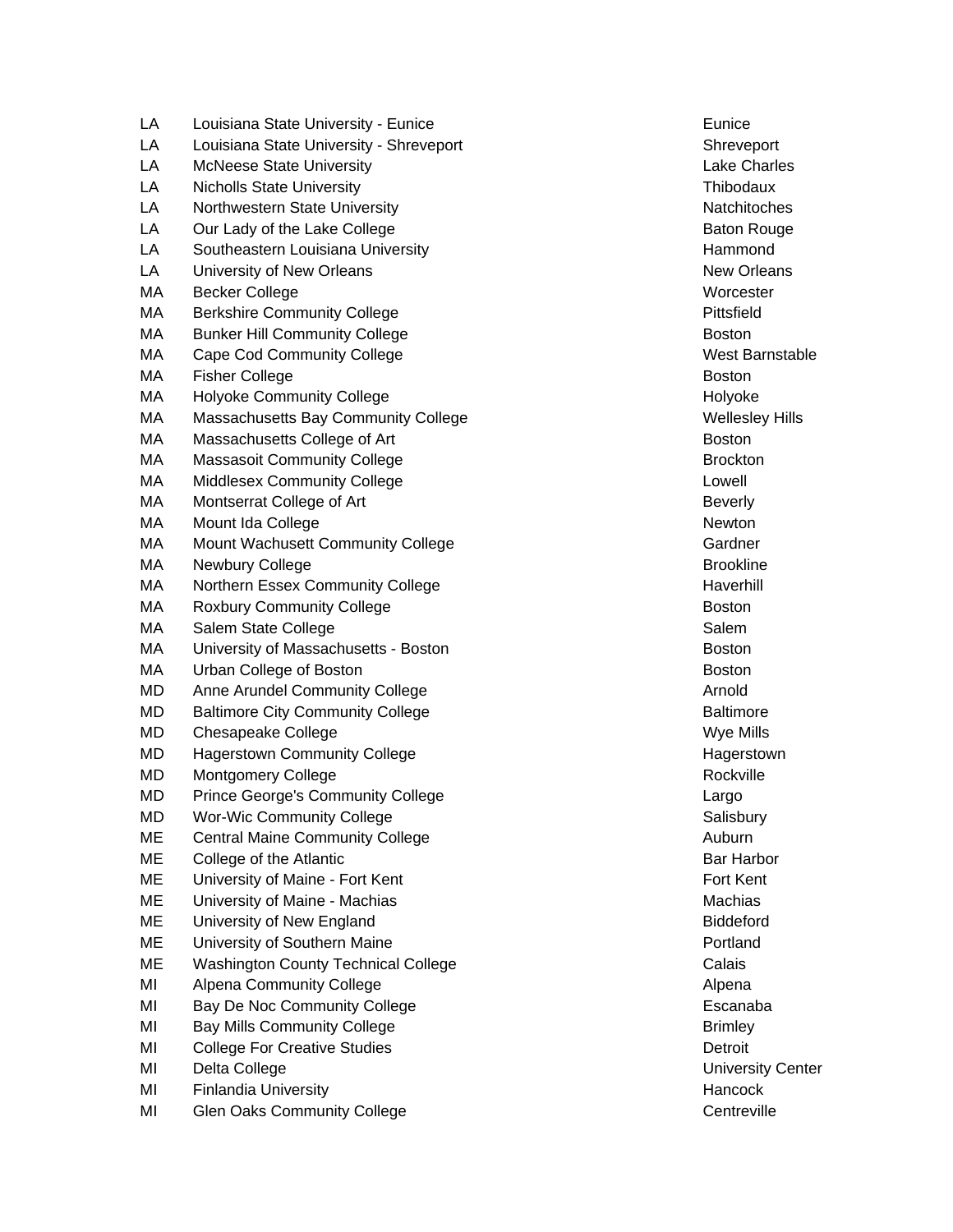| MI        | <b>Gogebic Community College</b>              | Ironwood          |
|-----------|-----------------------------------------------|-------------------|
| MI        | <b>Grace Bible College</b>                    | <b>Grand Ra</b>   |
| MI        | <b>Grand Rapids Community College</b>         | <b>Grand Ra</b>   |
| MI        | <b>Henry Ford Community College</b>           | Dearborn          |
| MI        | Jackson Community College                     | Jackson           |
| MI        | <b>Kellogg Community College</b>              | <b>Battle Cre</b> |
| MI        | <b>Kuyper College</b>                         | <b>Grand Ra</b>   |
| MI        | Lake Michigan College                         | Benton Ha         |
| MI        | <b>Lansing Community College</b>              | Lansing           |
| MI        | Mid Michigan Community College                | Harrison          |
| MI        | Monroe County Community College               | Monroe            |
| MI        | Northwestern Michigan College                 | Traverse          |
| MI        | Saginaw Chippewa Tribal College               | Mount Ple         |
| MI        | Southwestern Michigan College                 | Dowagiac          |
| MI        | <b>Washtenaw Community College</b>            | Ann Arbor         |
| ΜN        | <b>Central Lakes College</b>                  | <b>Brainerd</b>   |
| ΜN        | Century Community and Technical College       | White Bea         |
| ΜN        | <b>College of Saint Benedict</b>              | St. Joseph        |
| MN        | College of Visual Arts                        | St. Paul          |
| MN        | Concordia University - Saint Paul             | St. Paul          |
| MN        | Dakota County Technical College               | Rosemou           |
| MN        | <b>Inver Hills Community College</b>          | <b>Inver Grov</b> |
| ΜN        | Lake Superior College                         | Duluth            |
| ΜN        | North Hennepin Community College              | Brooklyn I        |
| MN        | <b>Riverland Community College</b>            | Austin            |
| ΜN        | Rochester Community and Technical College     | Rochester         |
| ΜN        | Saint Cloud Technical College                 | St. Cloud         |
| MN        | Southwest State University                    | Marshall          |
| MN        | White Earth Tribal and Community College      | Mahnome           |
| MN        | Winona State University                       | Winona            |
| <b>MO</b> | Avila College                                 | Kansas C          |
| <b>MO</b> | Central Missouri State University             | Warrensb          |
| <b>MO</b> | Columbia College                              | Columbia          |
| МO        | Crowder College                               | Neosho            |
| <b>MO</b> | Jefferson College                             | Hillsboro         |
| <b>MO</b> | Metropolitan Community Colleges - Blue River  | Independ          |
| <b>MO</b> | Metropolitan Community Colleges - Longview    | Lee's Sun         |
| <b>MO</b> | Metropolitan Community Colleges - Maple Woods | Kansas C          |
| <b>MO</b> | Metropolitan Community Colleges - Penn Valley | Kansas C          |
| <b>MO</b> | Mineral Area College                          | Park Hills        |
| MO        | Missouri Southern State University            | Joplin            |
| <b>MO</b> | Missouri State University - West Plains       | <b>West Plair</b> |
| <b>MO</b> | Missouri Western State College                | St Joseph         |
| <b>MO</b> | Moberly Area Community College                | Moberly           |
| MO        | North Central Missouri College                | Trenton           |
| <b>MO</b> | Northwest Missouri State University           | Maryville         |
| <b>MO</b> | <b>Ozarks Technical Community College</b>     | Springfield       |
| MO        | Ranken Technical College                      | Saint Loui        |

**Grand Rapids** Grand Rapids Dearborn **Battle Creek Grand Rapids** Benton Harbor Traverse City Mount Pleasant Dowagiac Ann Arbor White Bear Lake St. Joseph Rosemount Inver Grove Heights Brooklyn Park Rochester Mahnomen Kansas City Warrensburg Columbia Independence Lee's Summit ods - Mansas City ey Mansas City Park Hills **West Plains** St Joseph Maryville Springfield Saint Louis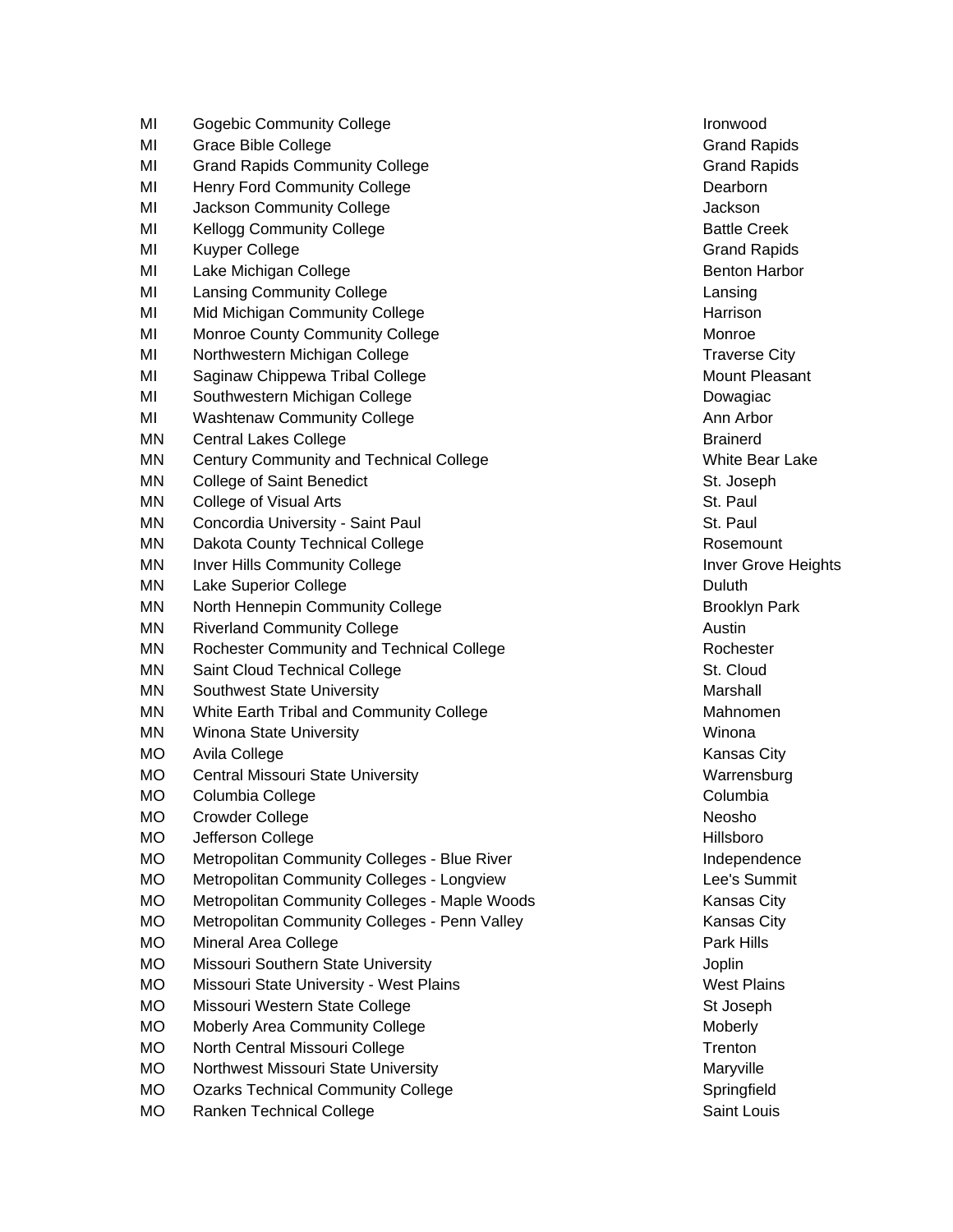| МO        | Southeast Missouri State University             | Cape Gira        |
|-----------|-------------------------------------------------|------------------|
| <b>MO</b> | <b>State Fair Community College</b>             | Sedalia          |
| МO        | <b>Three Rivers Community College</b>           | Poplar Blu       |
| <b>MO</b> | University of Missouri - Saint Louis            | St. Louis        |
| <b>MS</b> | <b>Blue Mountain College</b>                    | <b>Blue Moun</b> |
| <b>MS</b> | <b>Copiah-Lincoln Community College</b>         | Wesson           |
| <b>MS</b> | <b>Delta State University</b>                   | Cleveland        |
| <b>MS</b> | <b>East Central Community College</b>           | Decatur          |
| <b>MS</b> | East Mississippi Community College              | Scooba           |
| MS        | <b>Holmes Community College</b>                 | Goodman          |
| <b>MS</b> | Jones County Junior College                     | Ellisville       |
| <b>MS</b> | <b>Meridian Community College</b>               | Meridian         |
| <b>MS</b> | Mississippi College                             | Clinton          |
| <b>MS</b> | Northwest Mississippi Community College         | Senatobia        |
| <b>MS</b> | <b>Pearl River Community College</b>            | Poplarville      |
| <b>MS</b> | Southwest Mississippi Community College         | Summit           |
| МT        | <b>Carroll College</b>                          | Helena           |
| МT        | Dull Knife Memorial College                     | Lame Dee         |
| МT        | <b>Flathead Valley Community College</b>        | Kalispell        |
| MT        | Fort Peck Community College                     | Poplar           |
| MT        | Little Big Horn College                         | Crow Ager        |
| MT        | <b>Miles Community College</b>                  | Miles City       |
| MT        | Montana State University - Billings             | <b>Billings</b>  |
| MT        | Montana Tech                                    | <b>Butte</b>     |
| MT        | Rocky Mountain College                          | <b>Billings</b>  |
| MT        | Salish Kootenai College                         | Pablo            |
| МT        | <b>Stone Child College</b>                      | Box Elder        |
| MT        | Western Montana College                         | Dillon           |
| <b>NC</b> | Asheville Buncombe Technical Community College  | Asheville        |
| <b>NC</b> | <b>Barton College</b>                           | Wilson           |
| NC        | <b>Bladen Community College</b>                 | Dublin           |
| <b>NC</b> | <b>Cabarrus College of Health Sciences</b>      | Concord          |
| <b>NC</b> | <b>Carteret Community College</b>               | Morehead         |
| <b>NC</b> | Catawba Valley Community College                | Hickory          |
| <b>NC</b> | <b>Cleveland Community College</b>              | Shelby           |
| <b>NC</b> | College of the Albemarle                        | Elizabeth 0      |
| <b>NC</b> | <b>Fayetteville Technical Community College</b> | Fayetteville     |
| <b>NC</b> | <b>Greensboro College</b>                       | Greensbor        |
| <b>NC</b> | <b>Halifax Community College</b>                | Weldon           |
| <b>NC</b> | <b>Haywood Community College</b>                | Clyde            |
| <b>NC</b> | James Sprunt Community College                  | Kenansvill       |
| $NC$      | Mars Hill College                               | Mars Hill        |
| <b>NC</b> | <b>Martin Community College</b>                 | Williamsto       |
| <b>NC</b> | <b>Mayland Community College</b>                | Spruce Pir       |
| <b>NC</b> | Mount Olive College                             | Mount Oliv       |
| NC        | <b>Pamlico Community College</b>                | Grantsboro       |
| <b>NC</b> | <b>Piedmont Community College</b>               | Roxboro          |
| <b>NC</b> | <b>Randolph Community College</b>               | Asheboro         |
|           |                                                 |                  |

Cape Girardeau Poplar Bluff St. Louis **Blue Mountain Cleveland** Senatobia Poplar ville Lame Deer Kalispell Crow Agency Miles City Morehead City Elizabeth City Fayetteville Greensboro Kenansville Williamston Spruce Pine Mount Olive Grantsboro Asheboro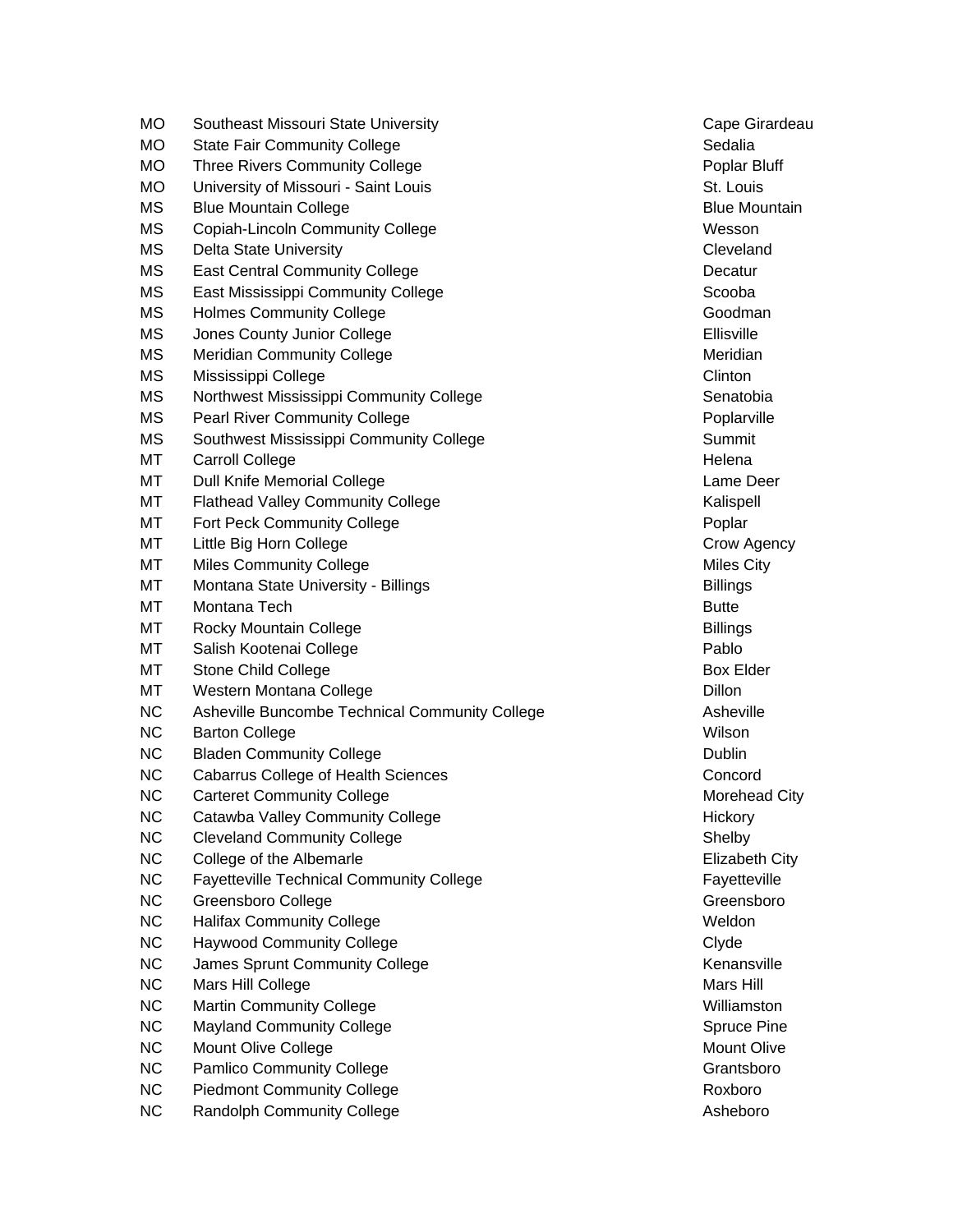| <b>NC</b> | <b>Richmond Community College</b>                           | Hamlet            |
|-----------|-------------------------------------------------------------|-------------------|
| <b>NC</b> | Roanoke Chowan Community College                            | Ahoskie           |
| <b>NC</b> | <b>Robeson Community College</b>                            | Lumbertor         |
| <b>NC</b> | South Piedmont Community College                            | Polkton           |
| <b>NC</b> | Southeastern Community College                              | Whiteville        |
| <b>NC</b> | Southwestern Community College                              | Sylva             |
| <b>NC</b> | <b>Stanly Community College</b>                             | Albemarle         |
| <b>NC</b> | <b>Tri-County Community College</b>                         | Murphy            |
| <b>NC</b> | University of North Carolina at Pembroke                    | Pembroke          |
| <b>NC</b> | Vance - Granville Community College                         | Henderso          |
| <b>NC</b> | <b>Wake Technical Community College</b>                     | Raleigh           |
| <b>NC</b> | <b>Wayne Community College</b>                              | Goldsbord         |
| <b>NC</b> | <b>Western Piedmont Community College</b>                   | Morgantor         |
| <b>NC</b> | <b>Wilkes Community College</b>                             | Wilkesbor         |
| <b>NC</b> | <b>Wilson Technical Community College</b>                   | Wilson            |
| ND        | <b>Bismarck State College</b>                               | <b>Bismarck</b>   |
| <b>ND</b> | Cankdeska Cikana (Little Hoop) Community College            | <b>Fort Totte</b> |
| <b>ND</b> | <b>Dickinson State University</b>                           | Dickinson         |
| <b>ND</b> | Fort Berthold Community College                             | <b>New Towr</b>   |
| <b>ND</b> | Lake Region State College                                   | Devils Lak        |
| <b>ND</b> | Mayville State University                                   | Mayville          |
| <b>ND</b> | <b>Minot State University</b>                               | Minot             |
| <b>ND</b> | Minot State University - Bottineau                          | <b>Bottineau</b>  |
| ND        | <b>Sitting Bull College</b>                                 | <b>Fort Yates</b> |
| <b>ND</b> | <b>Turtle Mountain Community College</b>                    | <b>Belcourt</b>   |
| <b>ND</b> | United Tribes Technical College                             | <b>Bismarck</b>   |
| <b>NE</b> | <b>Bellevue University</b>                                  | <b>Bellevue</b>   |
| <b>NE</b> | <b>Chadron State College</b>                                | Chadron           |
| <b>NE</b> | <b>Concordia University</b>                                 | Seward            |
| <b>NE</b> | Dana College                                                | <b>Blair</b>      |
| <b>NE</b> | <b>Little Priest Tribal College</b>                         | Winnebag          |
| <b>NE</b> | <b>Metropolitan Community College</b>                       | Omaha             |
| <b>NE</b> | Metropolitan Community College - South Omaha Campus         | Omaha             |
| <b>NE</b> | <b>Mid-Plains Community College</b>                         | North Plat        |
| <b>NE</b> | Nebraska Indian Community College                           | Macy              |
| <b>NE</b> | Northeast Community College                                 | Norfolk           |
| <b>NE</b> | <b>Wayne State College</b>                                  | Wayne             |
| <b>NE</b> | <b>York College</b>                                         | York              |
| <b>NH</b> | <b>Granite State College</b>                                | Concord           |
| <b>NH</b> | New Hampshire Community Technical College at Manchester     | Stratham          |
| <b>NH</b> | New Hampshire Community Technical College at Berlin/Laconia | <b>Berlin</b>     |
| <b>NH</b> | New Hampshire Tech College at Nashua/Claremont              | Nashua            |
| <b>NH</b> | New Hampshire Technical Institute                           | Concord           |
| <b>NJ</b> | <b>Atlantic Community College</b>                           | Mays Lan          |
| <b>NJ</b> | <b>Bloomfield College</b>                                   | Bloomfield        |
| <b>NJ</b> | Burlington County College - Pemberton Campus                | Pemberto          |
| <b>NJ</b> | <b>Essex County College</b>                                 | Newark            |
| <b>NJ</b> | <b>Fairleigh Dickinson University</b>                       | <b>Teaneck</b>    |
|           |                                                             |                   |

Lumberton Whiteville Albemarle Pembroke Henderson Goldsboro Morganton Wilkesboro Fort Totten Dickinson New Town Devils Lake **Bottineau** Fort Yates Bismarck Winnebago North Platte Stratham Concord Mays Landing **Bloomfield** Pemberton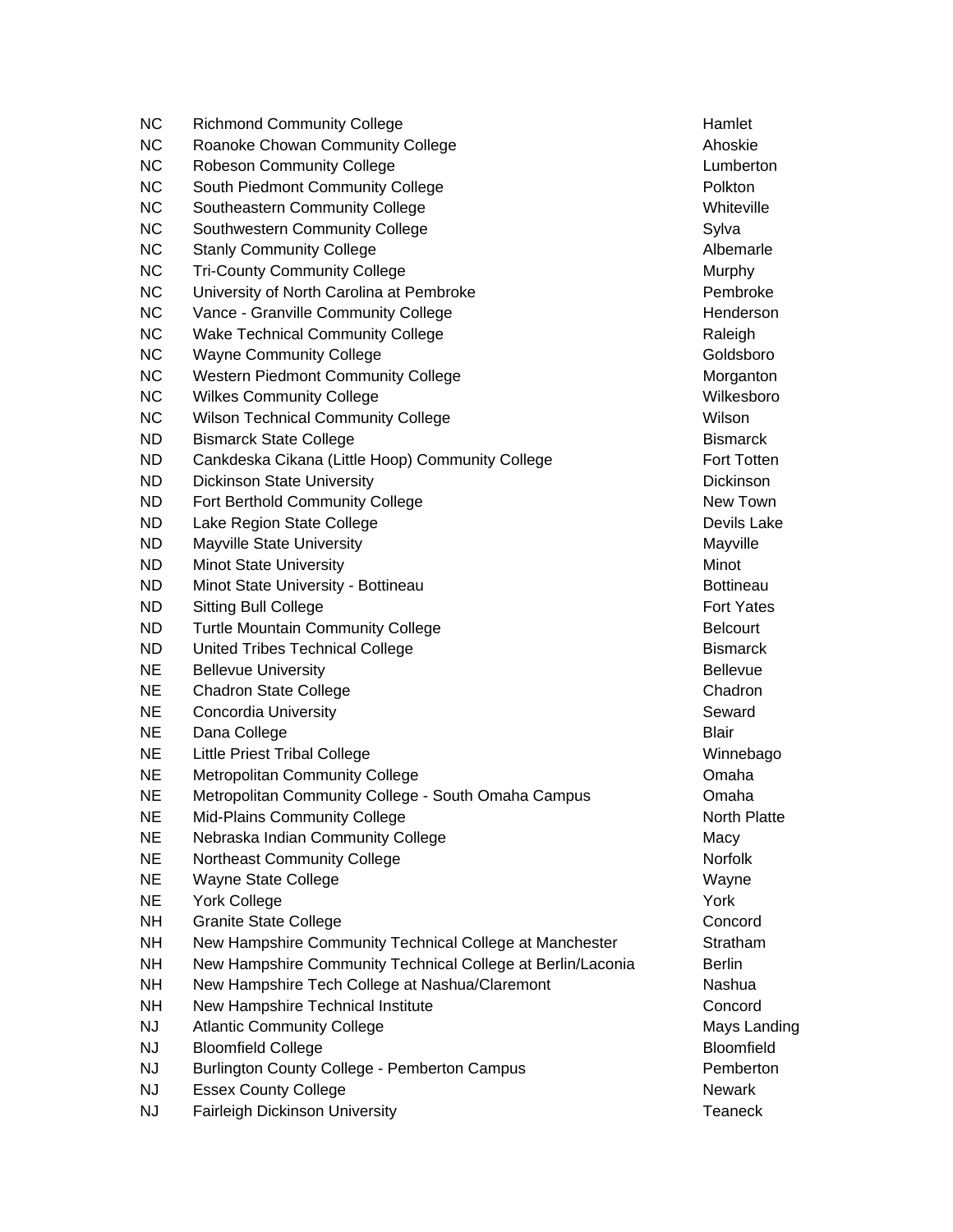| <b>NJ</b> | <b>Felician College</b>                                       | Lodi                |
|-----------|---------------------------------------------------------------|---------------------|
| <b>NJ</b> | <b>Kean University</b>                                        | Union               |
| <b>NJ</b> | <b>Mercer County Community College</b>                        | Trenton             |
| <b>NJ</b> | Passaic County Community College                              | Paterson            |
| <b>NJ</b> | Richard Stockton College of New Jersey                        | Pomona              |
| <b>NJ</b> | <b>Sussex County Community College</b>                        | Newton              |
| <b>NJ</b> | <b>Union County College</b>                                   | Cranford            |
| <b>NM</b> | <b>Clovis Community College</b>                               | Clovis              |
| <b>NM</b> | Crownpoint Institute of Technology                            | Crownpoir           |
| <b>NM</b> | Institute of American Indian & Alaska National Culture & Arts | Santa Fe            |
| <b>NM</b> | New Mexico Highlands University                               | Las Vegas           |
| <b>NM</b> | New Mexico Institute of Mining & Technology                   | Socorro             |
| NM        | New Mexico State University Dona Ana                          | Las Cruce           |
| ΝM        | <b>New Mexico State University</b>                            | Las Cruce           |
| <b>NM</b> | New Mexico State University - Alamogordo                      | Alamogord           |
| <b>NM</b> | New Mexico State University - Grants                          | Grants              |
| <b>NM</b> | New Mexico State University - Carlsbad                        | Carlsbad            |
| ΝM        | Northern New Mexico Community College                         | Espanola            |
| ΝM        | San Juan College                                              | Farmingtor          |
| <b>NM</b> | Southwestern Indian Polytechnic Institute                     | Albuquerq           |
| NM        | University of New Mexico                                      | Albuquerq           |
| NM        | University Of New Mexico Taos                                 | Taos                |
| <b>NM</b> | University of New Mexico - Valencia Campus                    | Los Lunas           |
| <b>NM</b> | <b>Western New Mexico State University</b>                    | <b>Silver City</b>  |
| <b>NV</b> | Community College of Southern Nevada                          | North Las           |
| <b>NY</b> | <b>Adirondack Community College</b>                           | Queensbu            |
| <b>NY</b> | <b>Boricua College</b>                                        | New York            |
| <b>NY</b> | <b>Bramson ORT College</b>                                    | <b>Forest Hill:</b> |
| NY.       | <b>Broome Community College</b>                               | Binghamto           |
| NY.       | <b>Canisius College</b>                                       | <b>Buffalo</b>      |
| <b>NY</b> | Cayuga County Community College - SUNY                        | Auburn              |
| <b>NY</b> | Cazenovia College                                             | Cazenovia           |
| NY.       | City College of New York - CUNY                               | New York            |
| <b>NY</b> | College of Mount Saint Vincent                                | <b>Bronx</b>        |
| <b>NY</b> | College of New Rochelle                                       | New Roch            |
| <b>NY</b> | <b>College of Saint Rose</b>                                  | Albany              |
| <b>NY</b> | Columbia - Greene Community College - SUNY                    | Hudson              |
| <b>NY</b> | Concordia College                                             | <b>Bronxville</b>   |
| <b>NY</b> | <b>Corning Community College - SUNY</b>                       | Corning             |
| <b>NY</b> | <b>CUNY Bernard M. Baruch</b>                                 | New York            |
| <b>NY</b> | <b>CUNY Hunter College</b>                                    | New York            |
| <b>NY</b> | CUNY John Jay College of Criminal Justice                     | New York            |
| <b>NY</b> | <b>CUNY LaGuardia Community College</b>                       | Long Islan          |
| <b>NY</b> | <b>CUNY Lehman College</b>                                    | <b>Bronx</b>        |
| <b>NY</b> | <b>CUNY Queens College</b>                                    | Flushing            |
| <b>NY</b> | <b>CUNY York College</b>                                      | Jamaica             |
| <b>NY</b> | Daemen College                                                | Amherst             |
| <b>NY</b> | Dowling College                                               | Oakdale             |
|           |                                                               |                     |

Crownpoint Santa Fe Las Vegas Las Cruces Las Cruces Alamogordo Espanola Farmington Albuquerque Albuquerque Los Lunas Silver City North Las Vegas Queensbury Forest Hills Binghamton Cazenovia New York New Rochelle Bronxville New York New York New York Long Island City Flushing **Jamaica**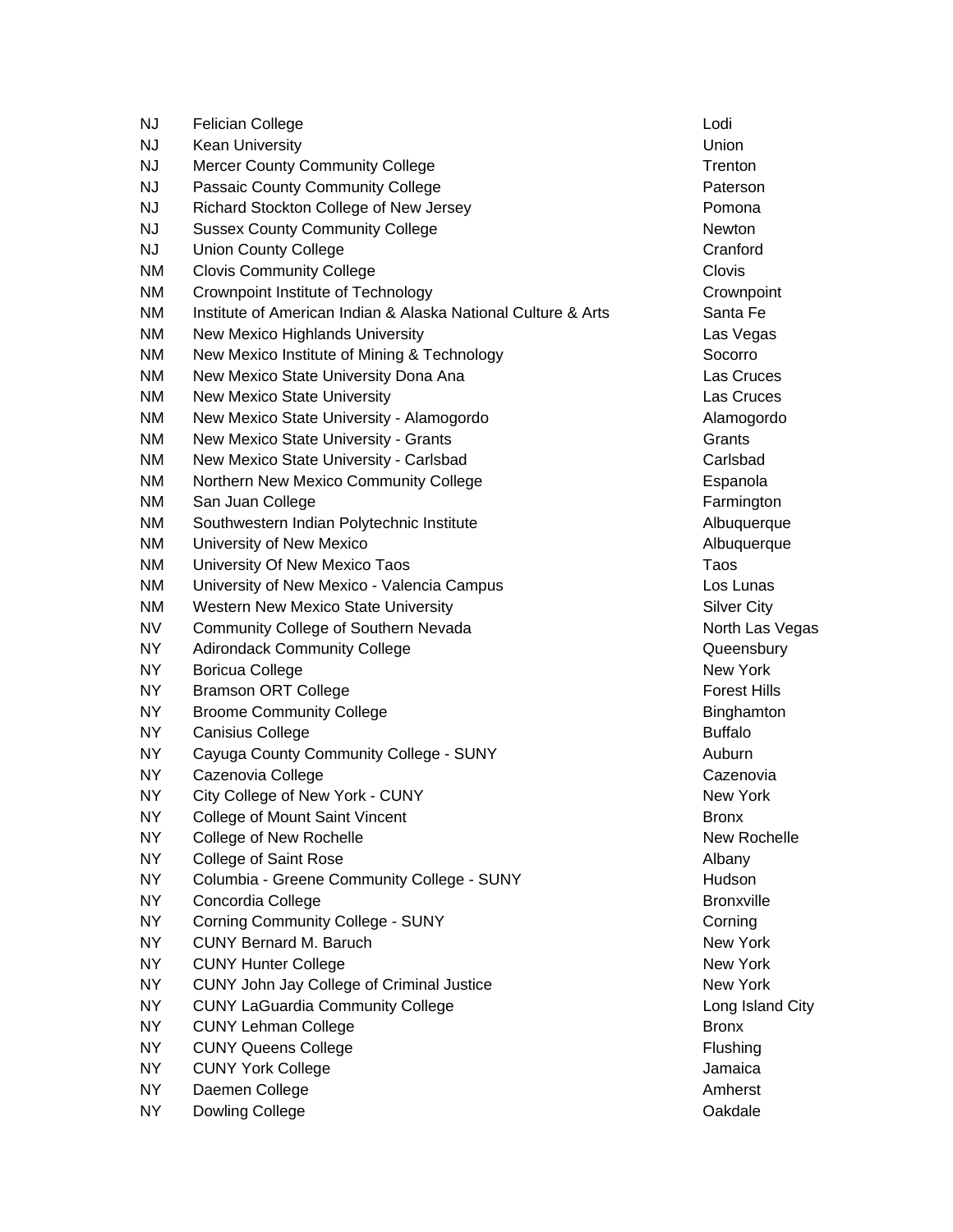NY D'Youville College Buffalo NY Erie Community College **Buffalo** Buffalo NY Finger Lakes Community College - SUNY Canandaigua NY Genesee Community College **Batavia** Batavia NY Hilbert College **Hamburg** Hamburg Hamburg Hamburg **Hamburg** NY Jamestown Community College Jamestown Jamestown NY Keuka College Keuka Park and the Second Library of the Keuka Park and the Keuka Park NY Medaille College **Buffalo** Buffalo NY Mercy College **Dobbs Ferry** NY Metropolitan College of New York New York New York New York NY Molloy College **Rockville Centre** Rockville Centre NY Monroe Community College Rochester Rochester NY Nassau Community College Contract Contract Contract City NY New York Institute of Technology **Contained Account Contained Account Contained Account Contained Account Contained Account Contained Account Contained Account Contained Account Contained Account Contained Account Conta** NY Niagara University Niagara University Niagara University NY North Country Community College Saranac Lake NY Nyack College National Collection Collection Collection Collection Collection Collection Collection National Collection Collection Collection Collection Collection Collection Collection Collection Collection Collection NY Onondaga Community College Syracuse Syracuse NY Orange County Community College Middletown Middletown NY Paul Smith's College of Arts & Sciences **Paul Smiths** Paul Smiths NY Pratt Institute **Brooklyn** NY Queensborough Community College - CUNY Bayside NY Saint Bonaventure University St. Bonaventure University St. Bonaventure NY Saint John's University **Superint Contact Contact Structure Contact Contact Contact Contact Contact Contact Contact Contact Contact Contact Contact Contact Contact Contact Contact Contact Contact Contact Contact Contact** NY Saint Thomas Aquinas College Sparkill Sparkill Sparkill NY Schenectady County Community College Schenectady Schenectady NY State University of New York at New Paltz New Paltz New Paltz NY State University of New York Institute of Technology at Utica Utica NY Suffolk County Community College Selden Selden NY SUNY College at Buffalo Buffalo Buffalo Buffalo Buffalo NY SUNY College at Fredonia **Francisco College at Fredonia** NY SUNY College at Old Westbury Contract Contract Contract Contract Contract Contract Contract Contract Contract Contract Contract Contract Contract Contract Contract Contract Contract Contract Contract Contract Contract C NY SUNY College at Plattsburgh **Plattsburgh Plattsburgh** Plattsburgh Plattsburgh NY SUNY College at Potsdam **Potsdam** Potsdam Potsdam Potsdam NY SUNY College at Purchase **Purchase** Purchase Purchase Purchase NY SUNY College of Technology at Alfred Alfred Alfred NY SUNY College of Technology at Canton Canton Canton Canton Canton Canton Canton Canton Canton Canton Canton Canton Canton Canton Canton Canton Canton Canton Canton Canton Canton Canton Canton Canton Canton Canton Canton NY SUNY Empire State College Saratoga Springs Saratoga Springs NY SUNY Fulton-Montgomery Community College Supervisors and Alexander Supervisors of the Supervisors of the Supervisors of the Supervisors of the Supervisors of the Supervisors of the Supervisors of the Supervisors of the NY SUNY Ulster County Community College Stone Ridge Stone Ridge NY Vaughn College of Aeronautics and Technology Flushing OH Belmont Technical College St. Clairsville OH Central Ohio Technical College Newark Newark OH Cincinnati State Technical & Community College Cincinnati Cincinnati OH Clark State Community College Springfield Springfield OH Cleveland State University Cleveland Cleveland Cleveland OH College of Mount Saint Joseph Contract College of Mount Saint Joseph Cincinnati OH Columbus State Community College Columbus Columbus Columbus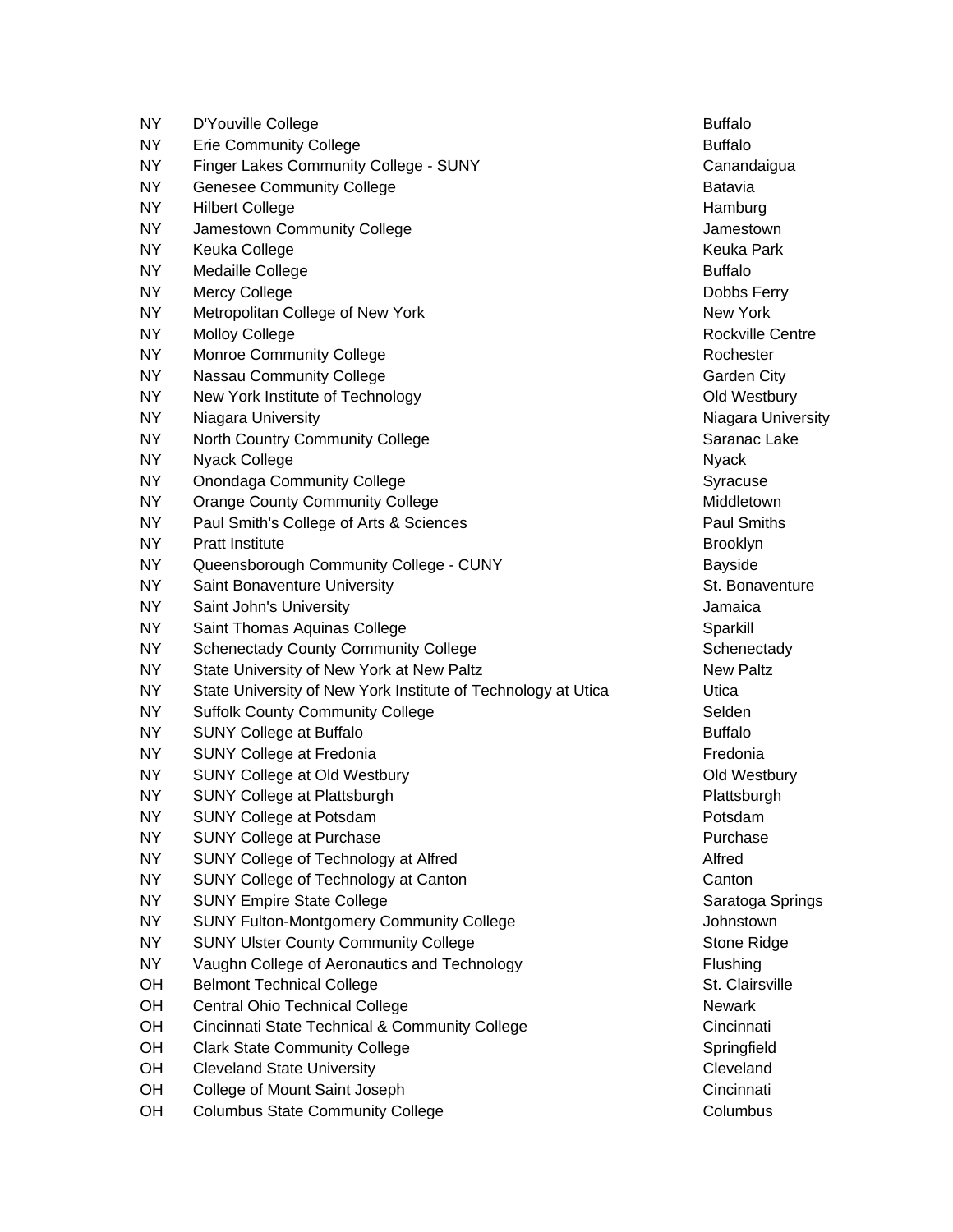OH Cuyahoga Community College Community College Cleveland OH David N Myers College Contract Contract Cleveland OH Edison Community College **Picture College** Piqua OH James A. Rhodes State College Lima OH Jefferson Community College Steubenville Steubenville OH Lorain County Community College **Elyant Containers** Elyria OH Lourdes College Sylvania OH Marion Technical College Marion Communication of the Marion Marion Marion OH Mercy College of Northwest Ohio Toledo Toledo Toledo OH North Central State College Mansfield Mansfield OH Northwest State Community College Archbold Archbold OH Ohio University - Zanesville Campus Zanesville Zanesville OH Owens State Community College The Community College Toledo OH Shawnee State University **Portsmouth** Portsmouth OH Stark State College of Technology North Canton North Canton OH Terra State Community College Fremont Contains a state of the Fremont OH Tiffin University The Communication of the Communication of the Tiffin Tiffin OH Union Institute & University Cincinnative Cincinnative Cincinnative Cincinnati OH Washington State Community College Marietta Marietta OH Youngstown State University New Youngstown Network Control of New Youngstown OH Zane State College Zanesville 2016 and 2016 2017 2018 2019 OK Carl Albert State College **Poteau** Poteau Poteau OK Connors State College Warner Warner Warner Warner OK Eastern Oklahoma State College Wilburton Nullburton OK Northeastern State University Tahlequah Northeastern State University Tahlequah OK Northwestern Oklahoma State University **Alva** Alva OK Oklahoma City Community College Community College Community College Community College Community College Community College Community College Community College Community College Community College Community College Communi OK Oklahoma Panhandle State University **Goodwell** Goodwell OK Oklahoma State University - Okmulgee **Oktabrish Containers** Okmulgee OK Rogers University **Claremore** Claremore OK Rose State College Midwest City OK Southwestern Oklahoma State University Network Channel Meatherford OK Tulsa Community College Tulsa and the College Tulsa OK University of Science & Arts of Oklahoma<br>
Chickasha OK Western Oklahoma State College Altus Altus Altus OR Chemeketa Community College Salem Salem Salem OR Clackamas Community College Community College Community College Community College Community College Community College OR Clatsop Community College **Astoria** Astoria OR Concordia University **Provides and Concordia University** Portland OR Eastern Oregon University **Containers** Containers and the Containers of the Containers Containers Containers Containers and the Containers Containers Containers Containers and the Containers Containers Containers Contai OR Heald College - Portland **Portland** Portland Portland Portland OR Lane Community College **Eugene Eugene** Eugene OR Pacific Northwest College of Art **Portland** Portland OR Portland State University **Provides** Portland Portland OR Southern Oregon University **Ashland CONSISTENT Ashland** OR Southwestern Oregon Community College Coos Bay OR Western Oregon University Montro American Control of Montro Montro Montro Montro Montro Montro Montro Montro Montro Music Studies PA Albright College **Reading** Reading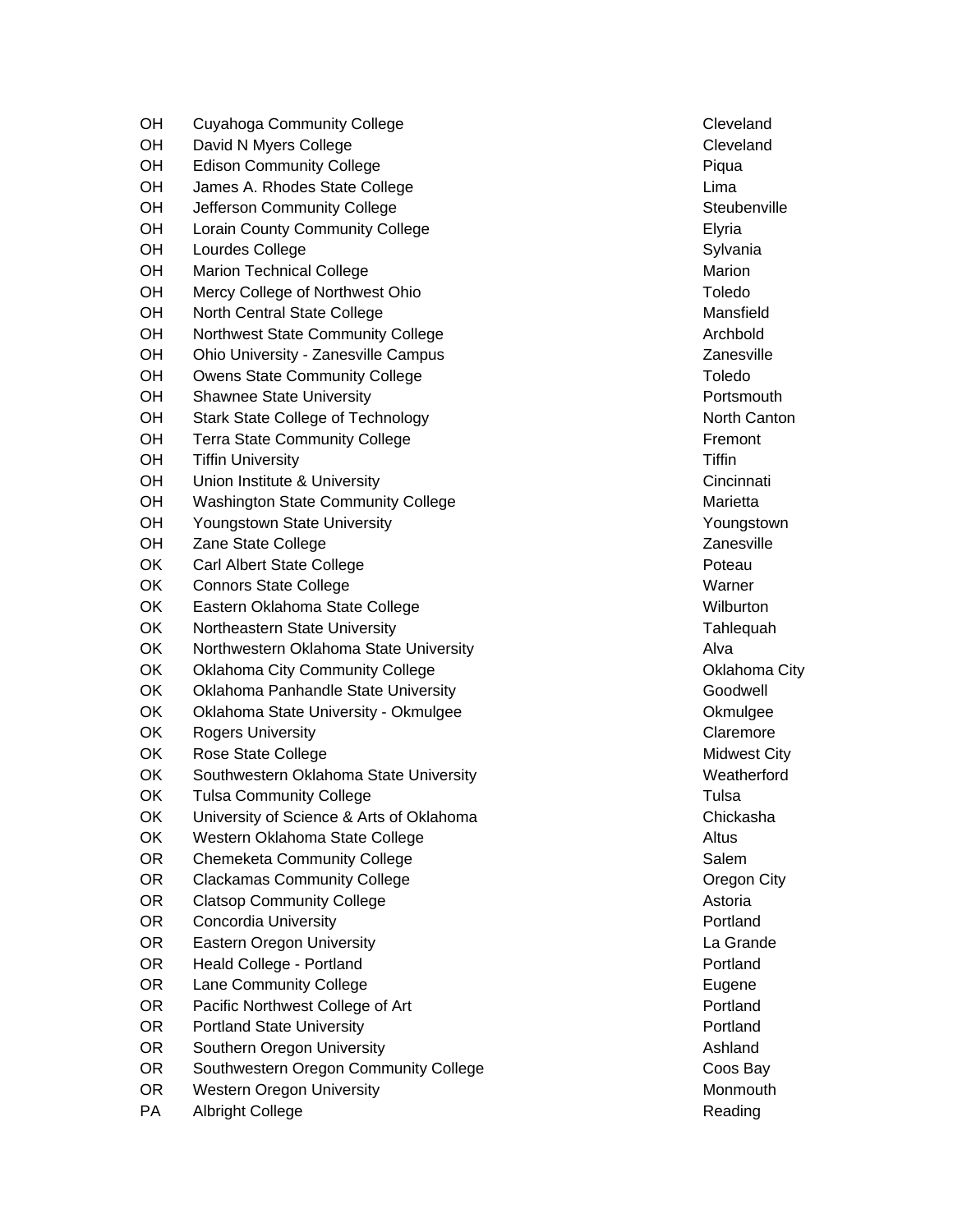- PA Butler County Community College **Butler** Butler PA Cabrini College Radnor New York 1999 (New York 1999) Radnor PA Carlow College **Participal Carlow College** Pittsburgh PA Chatham College **Philosophy** Pittsburgh Pittsburgh Pittsburgh Pittsburgh Pittsburgh Pittsburgh Pittsburgh Pittsburgh Pittsburgh Pittsburgh Pittsburgh Pittsburgh Pittsburgh Pittsburgh Pittsburgh Pittsburgh Pittsburgh Pit PA Chestnut Hill College Philadelphia PA Community College of Allegheny County **Property** Pittsburgh PA Community College of Beaver County Monaca PA Edinboro University of Pennsylvania Edinboro PA Harcum College Bryn Mawr Bryn Mawr Bryn Mawr Bryn Mawr Bryn Mawr Bryn Mawr Bryn Mawr Bryn Mawr Bryn Mawr Bryn Mawr Bryn Mawr Bryn Mawr Bryn Mawr Bryn Mawr Bryn Mawr Bryn Mawr Bryn Mawr Bryn Mawr Bryn Mawr Bryn Mawr Bryn PA Harrisburg Area Community College National Community College Harrisburg PA Johnson College Scranton Number of Scranton Scranton Scranton PA Keystone College La Plume La Plume La Plume La Plume PA Kings College Wilkes-Barre PA Luzerne County Community College Nanticoke Nanticoke PA Millersville University of Pennsylvania Millersville Millersville PA Montgomery County Community College **Blue Bell** Blue Bell PA Moore College of Art and Design Philadelphia Philadelphia PA Neumann College **Aston** PA Northampton Community College **Bethlehem** Bethlehem PA Peirce College **Philadelphia** PA Pennsylvania College of Technology Network College and Williamsport PA Pennsylvania Highlands Community College **Face Conferential College** Johnstown PA Saint Francis University **Solution Contract Contract Contract Contract Contract Contract Contract Contract Contract Contract Contract Contract Contract Contract Contract Contract Contract Contract Contract Contract Cont** PA Slippery Rock University Subsettion Subsettion Subsettion Slippery Rock Subsettion Subsettion Subsettion Subsettion Subsettion Subsettion Subsettion Subsettion Subsettion Subsettion Subsettion Subsettion Subsettion Subs PA Thiel College Greenville College Greenville PA Westmoreland County Community College The Manuscript Coungwood PR American University of Puerto Rico Bayamon Bayamon PR Atlantic College Guaynabo Guaynabo PR Bayamon Central University Bayamon Bayamon PR Centro de Estudios Multidisciplinarios Channel Communisty Control of San Juan PR Colegio Tecnologico Del Municipio De San Juan San Juan San Juan PR Inter American University Aguadilla San Juan San Juan PR Inter American University Arecibo **San Juan** San Juan PR Inter American University Barranquitas **San Juan** San Juan PR Inter American University Bayamon San Juan San Juan San Juan PR Inter American University Fajardo **San Juan** San Juan PR Inter American University Guayama San Juan San Juan San Juan PR Inter American University of Puerto Rico - Metropolitan San Juan PR Inter American University Ponce San Juan San Juan San Juan PR Inter American University San German San Juan San Juan San Juan PR Pontifical Catholic UPR (The) example the control of the ponce points of the ponce of the points of the ponce PR Pontifical Catholic UPR (The) - Arecibo Arecibo PR Pontifical Catholic UPR (The) - Mayaguez Mayaguez Mayaguez Mayaguez PR Universidad Adventista De Las Antillas Manuel Mayaguez PR Universidad Del Turabo Gurabo PR Universidad Politecnica de Puerto Rico **San Juan** San Juan PR University of Puerto Rico - Aguadilla Aguadilla Aguadilla Aguadilla Aguadilla
- PR University of Puerto Rico Humacao **Humacao Humacao** Humacao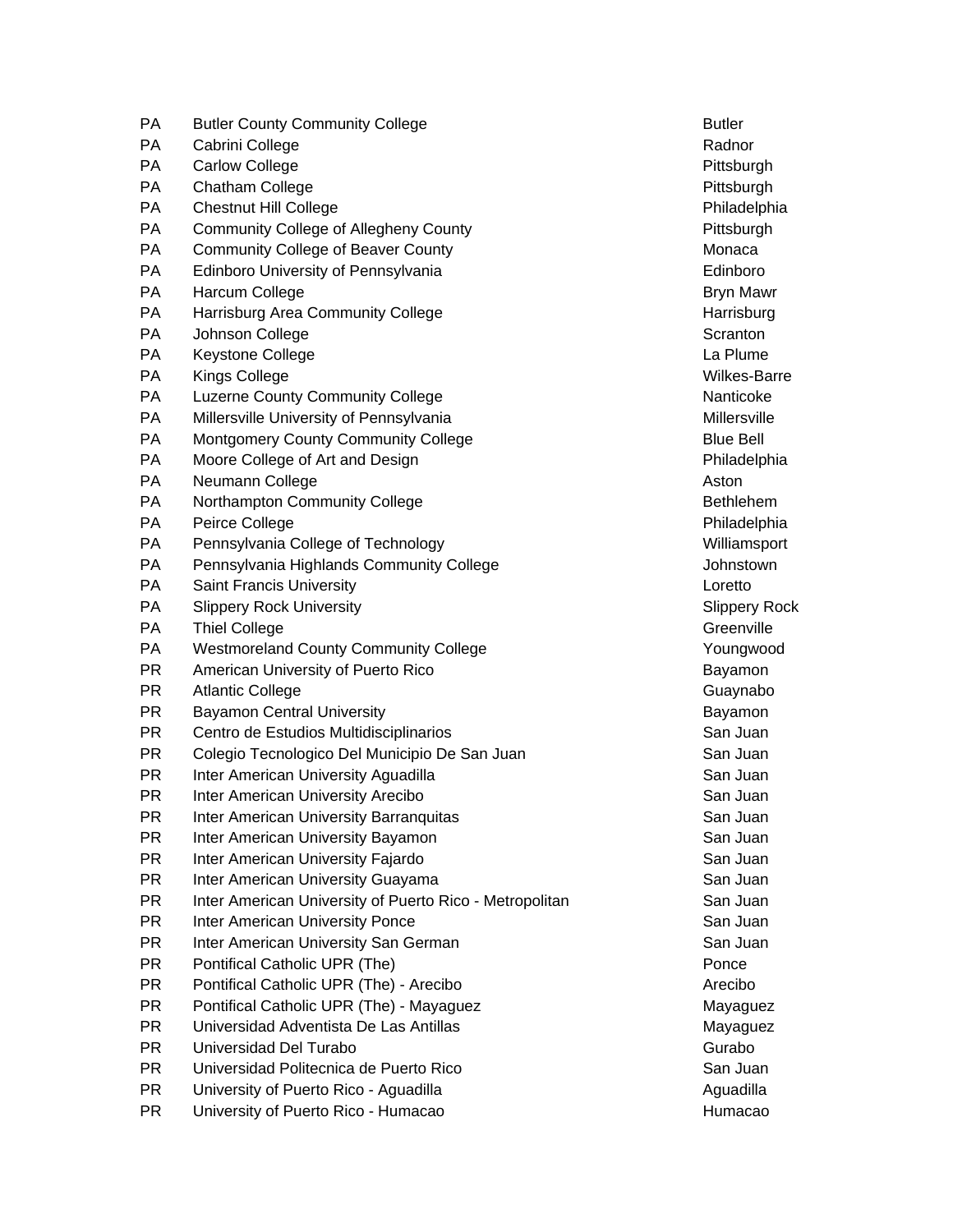PR University of Puerto Rico - Rio Piedras Campus San Juan San Juan PR UPR ACR Carolina Regional College Carolina Carolina PR UPR Bayamon University College **Bayamon** Bayamon PR UPR Mayaguez Mathematic Service Control of the Mayaguez Mayaguez Mayaguez Mayaguez PR UPR Medical Sciences Campus San Juan San Juan San Juan San Juan San Juan San Juan San Juan San Juan San Juan PR UPR Ponce University College **Property Property** Ponce PR UPR Rico Arecibo **Arecibo Arecibo Arecibo Arecibo** Arecibo Arecibo RI Community College of Rhode Island Lincoln Lincoln SC Aiken Technical College Aiken Aiken Aiken Aiken Aiken Aiken Aiken Aiken Aiken Aiken Aiken Aiken Aiken Aiken SC Central Carolina Technical College Sumter Sumter Sumter SC Florence - Darlington Technical College Florence Florence SC Francis Marion University **Figure 1.1 According to the Contract Contract Contract Contract Contract Contract Contract Contract Contract Contract Contract Contract Contract Contract Contract Contract Contract Contract Co** SC Greenville Technical College Greenville Greenville SC Horry - Georgetown Technical College New York Conway SC Limestone College Gaffney Gaffney SC Midlands Technical College West Columbia SC Newberry College News 2008 and 2009 and 2009 and 2009 and 2009 and 2009 and 2009 and 2009 and 2009 and 2009 and 2009 and 2009 and 2009 and 2009 and 2009 and 2009 and 2009 and 2009 and 2009 and 2009 and 2009 and 2009 and SC Northeastern Technical College Cheraw Cheraw SC Orangeburg - Calhoun Technical College Contract Contract Contract Contract Contract Contract Contract Contract Contract Contract Contract Contract Contract Contract Contract Contract Contract Contract Contract Contract SC Piedmont Technical College Greenwood Greenwood SC Southern Methodist College Contract College Contract College Contract College Contract College Contract College SC Spartanburg Technical College Spartanburg Spartanburg SC Technical College of the Lowcountry - Beaufort Campus Beaufort SC Tri-County Technical College **Pendleton** Pendleton SC Trident Technical College Charleston Charleston SC University of South Carolina - Spartanburg Spartanburg Spartanburg Spartanburg SC Williamsburg Technical College Kingstree Kingstree SC Winthrop University **Rock Hill** Rock Hill Rock Hill Rock Hill Rock Hill Rock Hill SC York Technical College Rock Hill Rock Hill Rock Hill Rock Hill Rock Hill Rock Hill Rock Hill Rock Hill Rock Hill SD Augustana College Sioux Falls SD Black Hills State University Spearfish Spearfish SD Oglala Lakota College Kyle SD Presentation College **Aberdeen** Aberdeen Aberdeen Aberdeen Aberdeen Aberdeen Aberdeen Aberdeen Aberdeen Aberdeen Aberdeen Aberdeen Aberdeen Aberdeen Aberdeen Aberdeen Aberdeen Aberdeen Aberdeen Aberdeen Aberdeen Aberdee SD Sinte Gleska University **Mission** Mission SD South Dakota State University Brookings Brookings SD University of Sioux Falls Since Sixteen Since Since Sioux Falls Since Since Since Since Since Since Since Since Since Since Since Since Since Since Since Since Since Since Since Since Since Since Since Since Since Since SD University of South Dakota Vermillion Control of the Vermillion Vermillion SD Western Dakota Technical Institute **Rapid City** Rapid City TN Austin Peay State University Clarksville Clarksville TN Baptist Memorial College of Health Sciences Memorial College of Health Sciences TN Bryan College Dayton College Dayton College Dayton Dayton College Dayton Dayton TN Christian Brothers University Members 2001 1991 1991 1992 1993 1994 1995 1996 1997 1998 1999 1999 1999 199 TN Cleveland State Community College Community College Cleveland TN Columbia State Community College Contract Control Columbia TN Crichton College Memphis TN Dyersburg State Community College **Dyersburg** Dyersburg TN Freed Hardeman University **Henderson** Henderson TN Jackson State Community College **Jackson** Jackson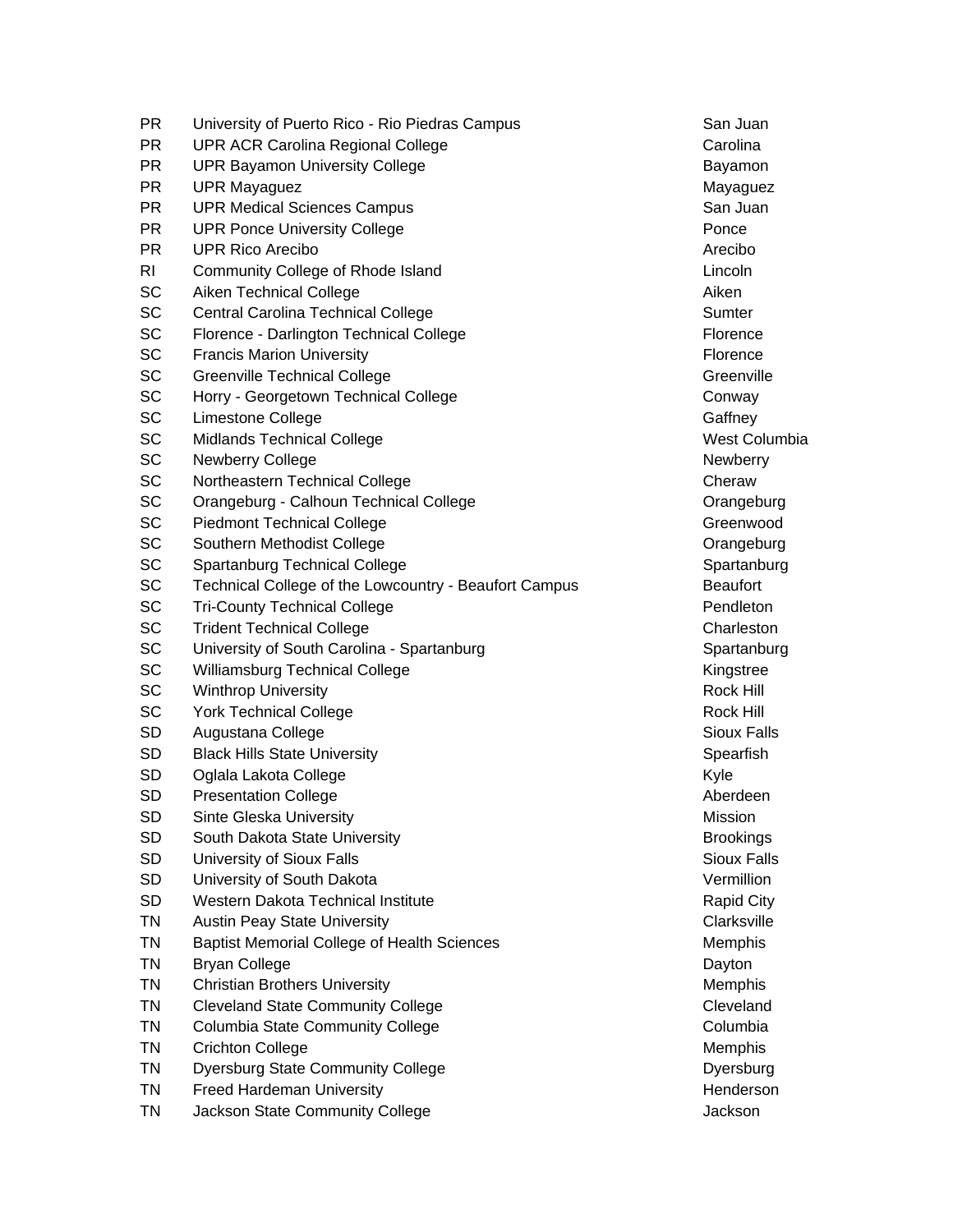| TN        | King College                                  | <b>Bristol</b>    |
|-----------|-----------------------------------------------|-------------------|
| ΤN        | Lee University                                | Cleveland         |
| ΤN        | <b>Lincoln Memorial University</b>            | Harrogate         |
| TN        | Maryville College                             | Maryville         |
| TN        | Middle Tennessee State University             | Murfreesb         |
| <b>TN</b> | <b>Motlow State Community College</b>         | Lynchburg         |
| TN        | <b>Nashville State Technical Institute</b>    | Nashville         |
| TN        | Roane State Community College                 | Harriman          |
| TN        | Southwest Tennessee Community College         | Memphis           |
| TN        | <b>Tennessee Temple University</b>            | Chattanod         |
| TN        | <b>Tusculum College</b>                       | Greenevill        |
| TN        | <b>Walters State Community College</b>        | Morristow         |
| ТX        | Amarillo College                              | Amarillo          |
| <b>TX</b> | Baptist University of the Americas            | San Antor         |
| <b>TX</b> | <b>Brazosport College</b>                     | Lake Jack         |
| <b>TX</b> | <b>Brookhaven College</b>                     | <b>Farmers E</b>  |
| ТX        | <b>Cedar Valley College</b>                   | Lancaster         |
| ТX        | Cisco Junior College                          | Cisco             |
| <b>TX</b> | Clarendon College                             | Clarendor         |
| <b>TX</b> | <b>Coastal Bend College</b>                   | <b>Beeville</b>   |
| ТX        | <b>East Texas Baptist University</b>          | Marshall          |
| <b>TX</b> | Galveston College                             | Galveston         |
| <b>TX</b> | <b>Howard College</b>                         | <b>Big Spring</b> |
| <b>TX</b> | Jacksonville College                          | Jacksonvi         |
| TX        | Kilgore College                               | Kilgore           |
| ТX        | Lamar State College - Port Arthur             | Port Arthu        |
| <b>TX</b> | <b>Laredo Community College</b>               | Laredo            |
| <b>TX</b> | Lee College                                   | Baytown           |
| ТX        | <b>McLennan Community College</b>             | Waco              |
| ТX        | Navarro College                               | Corsicana         |
| TX        | North Central Texas College                   | Gainesvill        |
| TX        | North Lake College                            | Irving            |
| ТX        | Northwest Vista College                       | San Antor         |
| TХ        | Panola College                                | Carthage          |
| ТX        | Paris Junior College                          | Paris             |
| TX        | Saint Mary's University                       | San Antor         |
| TX        | San Jacinto College - South Campus            | Houston           |
| TX        | San Jacinto College Central                   | Pasadena          |
| <b>TX</b> | <b>Sul Ross State University</b>              | Alpine            |
| <b>TX</b> | <b>Texas A&amp;M International University</b> | Laredo            |
| TX        | <b>Texas State Technical College</b>          | Sweetwat          |
| TX        | Texas State Technical College - Harlingen     | Harlingen         |
| TX        | Texas State Technical College - Waco          | Waco              |
| TX        | <b>Texas Wesleyan University</b>              | <b>Fort Worth</b> |
| TX        | <b>Trinity Valley Community College</b>       | Athens            |
| TX        | <b>Tyler Junior College</b>                   | Tyler             |
| <b>TX</b> | University of Texas of the Permian Basin      | Odessa            |
| TX        | University of Houston - Downtown              | Houston           |
|           |                                               |                   |

Cleveland Harrogate Maryville Murfreesboro Lynchburg Nashville **Memphis** Chattanooga Greeneville **Morristown** San Antonio Lake Jackson Farmers Branch Lancaster Clarendon Galveston Big Spring Jacksonville Port Arthur Baytown Corsicana Gainesville San Antonio Carthage San Antonio Pasadena Sweetwater Harlingen Fort Worth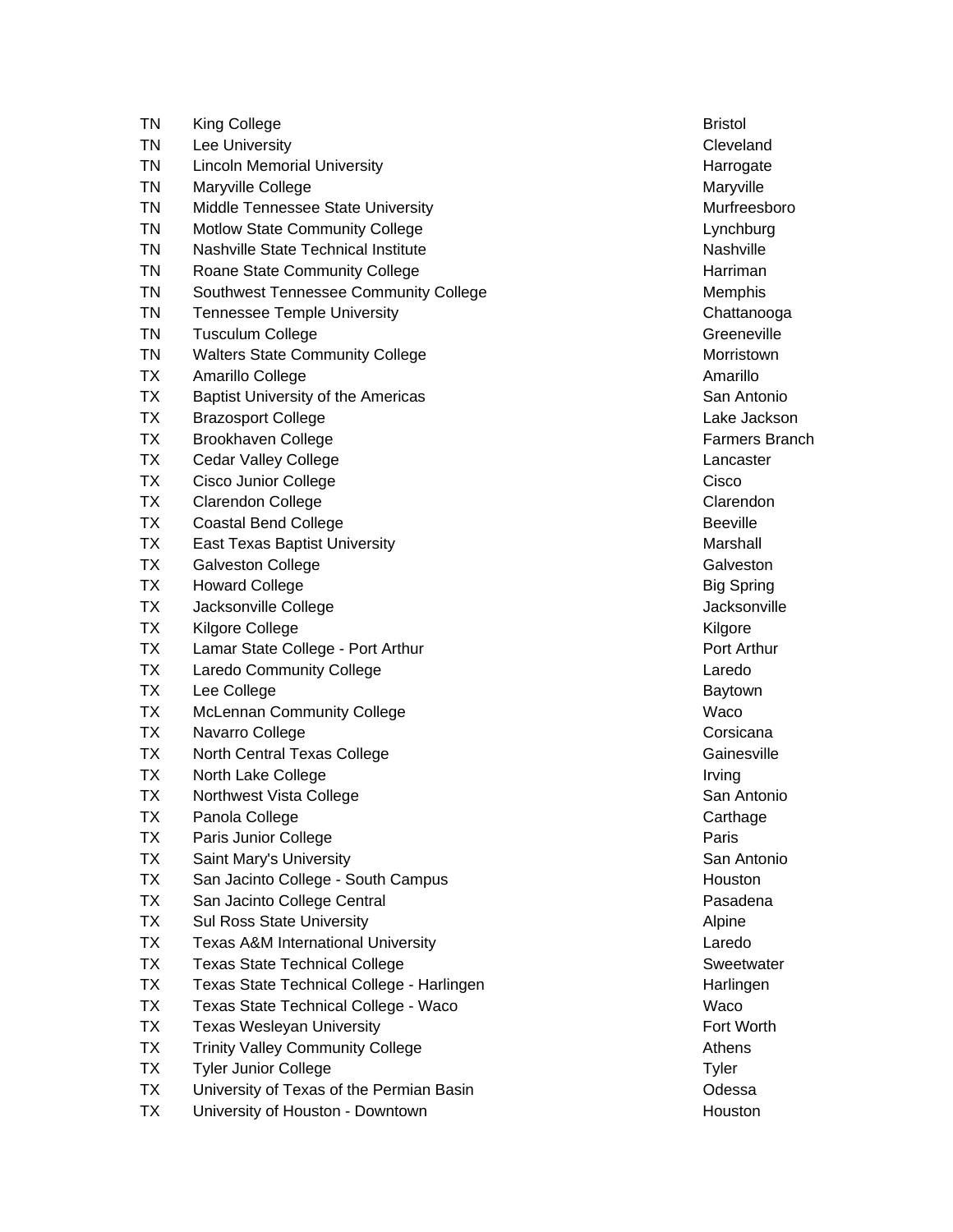| ТX        | University of North Texas                | Denton            |
|-----------|------------------------------------------|-------------------|
| <b>TX</b> | University of Texas at Brownsville       | <b>Brownsvil</b>  |
| <b>TX</b> | University of Texas at El Paso           | El Paso           |
| <b>TX</b> | University of Texas at San Antonio       | San Antor         |
| <b>TX</b> | Western Texas College                    | Snyder            |
| <b>TX</b> | <b>Wharton County Junior College</b>     | Wharton           |
| UT        | Salt Lake Community College              | Salt Lake         |
| UT        | Utah Valley State College                | Orem              |
| VA        | <b>Blue Ridge Community College</b>      | Weyers C          |
| VA        | Germanna Community College               | Locust Gr         |
| VA        | J. Sargeant Reynolds Community College   | Richmond          |
| VA        | Lynchburg College                        | Lynchburg         |
| VA        | New River Community College              | Dublin            |
| VA        | <b>Old Dominion University</b>           | Norfolk           |
| VA        | Paul D. Camp Community College           | Franklin          |
| VA        | Piedmont Virginia Community College      | Charlottes        |
| VA        | <b>Radford University</b>                | Radford           |
| VA        | Rappahannock Community College           | <b>Glenns</b>     |
| VA        | Southside Virginia Community College     | Alberta           |
| VA        | Southwest Virginia Community College     | Richlands         |
| VA        | <b>Thomas Nelson Community College</b>   | Hampton           |
| VA        | University of Virginia's College at Wise | Wise              |
| VA        | Virginia Western Community College       | Roanoke           |
| VA        | <b>Wytheville Community College</b>      | Wytheville        |
| VT        | <b>Burlington College</b>                | <b>Burlingtor</b> |
| VT        | College of Saint Joseph                  | Rutland           |
| VT        | <b>Community College of Vermont</b>      | Waterbury         |
| VT        | Johnson State College                    | Johnson           |
| VT        | Southern Vermont College                 | Benningto         |
| VT        | <b>Vermont Technical College</b>         | Randolph          |
| VT        | <b>Woodbury College</b>                  | Montpelie         |
| WA.       | <b>Bates Technical College</b>           | Tacoma            |
| <b>WA</b> | Centralia College                        | Centralia         |
| <b>WA</b> | <b>Clark College</b>                     | Vancouve          |
| WA.       | Columbia Basin College                   | Pasco             |
| WA        | <b>Edmonds Community College</b>         | Lynnwood          |
| <b>WA</b> | <b>Everett Community College</b>         | Everett           |
| WA        | <b>Green River Community College</b>     | Auburn            |
| WA        | Heritage College                         | Toppenisl         |
| WA        | Lake Washington Technical College        | Kirkland          |
| WA        | Lower Columbia College                   | Longview          |
| WA        | Northwest Indian College                 | Bellinghar        |
| WA        | Olympic College                          | <b>Bremertor</b>  |
| WA        | Peninsula College                        | Port Ange         |
| WA.       | Pierce College                           | Lakewood          |
| WA        | Seattle Central Community College        | Seattle           |
| WA        | <b>Skagit Valley College</b>             | Mount Ve          |
| WA        | <b>Spokane Community College</b>         | Spokane           |

Brownsville San Antonio Salt Lake City Weyers Cave Locust Grove va J. Sargeant Richmond Richmond Lynchburg Charlottesville Richlands Hampton Wytheville Burlington Waterbury Johnson Bennington Randolph Center **Montpelier** Vancouver Lynnwood Toppenish Longview Bellingham Bremerton Port Angeles Lakewood Mount Vernon